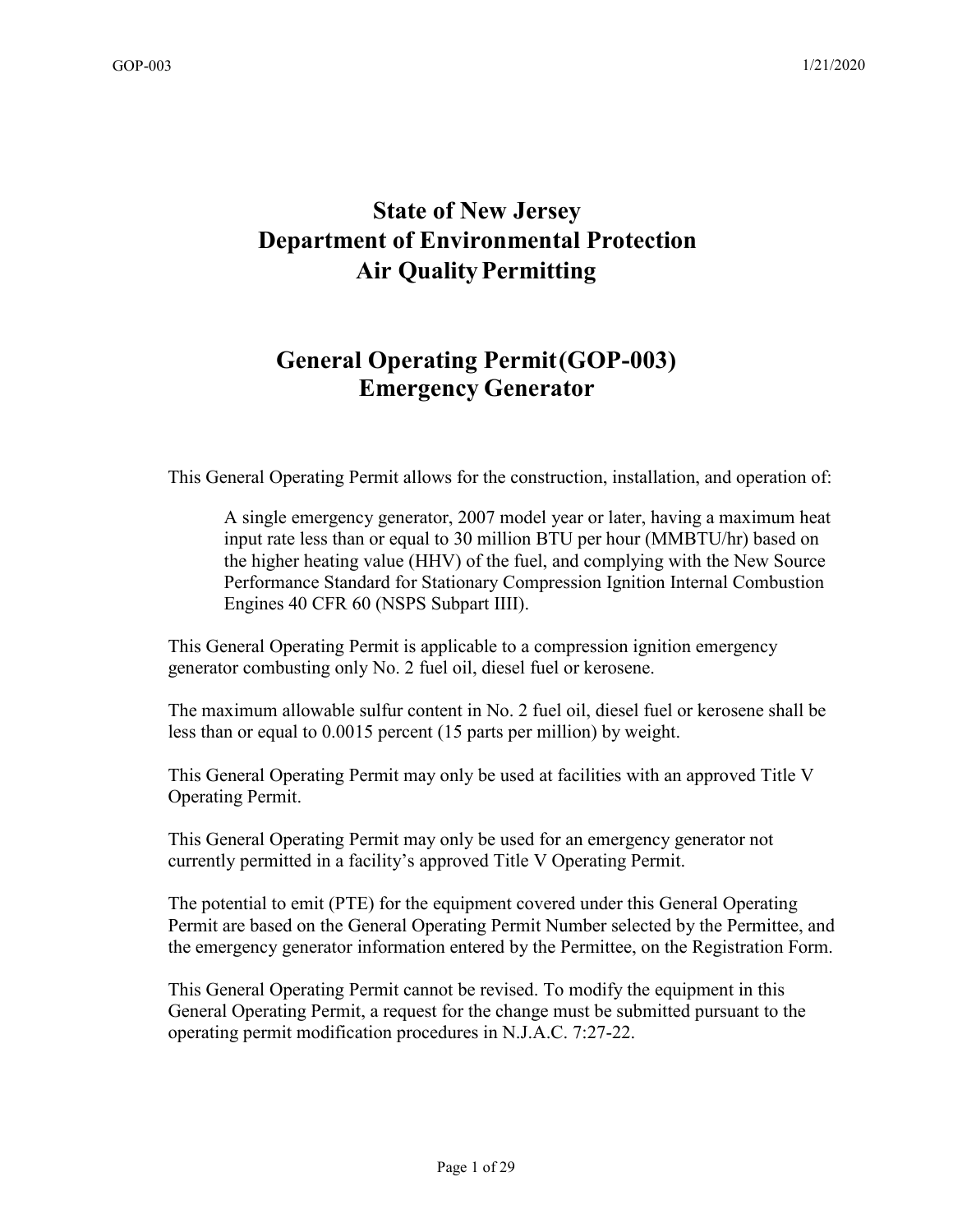#### **I. DEFINITIONS**

**"Department"** means the New Jersey Department of Environmental Protection.

**"Emergency"** means any situation arising from sudden and reasonably unforeseeable events beyond the control of a facility, such as an act of God, which requires immediate corrective action to restore normal operation, and which causes the facility, due to unavoidable increases in emissions attributable to the emergency to exceed a technology-based emission limitation set forth in its operating permit. This term shall not include noncompliance caused by improperly designed equipment, lack of preventive maintenance, careless or improper operation, or operator error.

**"Emergency Fire Pump"** see definition of Emergency Generator.

**"Emergency Generator"** means a combustion source that (this definition includes emergency fire pumps):

- 1. Is located at a facility and produces mechanical or thermal energy, or electrical power exclusivelyfor use at the facility; and
- 2. Is the source of mechanical or thermal energy, or electrical power when the primary source of energy is unavailable as a resultof;
	- a. A power disruption that results from construction, repair, or maintenance activity at the facility. Operation of the combustion source under this subparagraph is limited to 30 days in any calendar year, not including operation during the performance of normal testing and maintenance procedures, as recommended in writing by the manufacturer and/or as required in writing by a Federal or State law or regulation; provided at N.J.A.C. 7:27-19.2(d)1;
	- b. A power outage or failure of the primary source of mechanical or thermal energy because of an emergency; or
	- c. A voltage reduction issued by PJM and posted on the PJM internet website (www.pjm.com) under the "emergency procedures" menu.

"**Maximum gross heat input rate**" means the maximum amount of fuel a combustion source is able to combust in a given period as stated by the manufacturer of the combustion source. This term is expressed in BTUs per hour, based on the higher heating value of the fuel.

**"NSPS Subpart IIII"** means Standards of Performance for New Sources as promulgated under 40 CFR 60, commonly referred to as New Source Performance Standards, applicable to a stationary compression ignition internal combustion engines.

**"NSPS Subpart JJJJ"** means Standards of Performance for New Sources as promulgated under 40 CFR 60, commonly referred to as New Source Performance Standards, applicable to a stationary spark ignition internal combustion engines.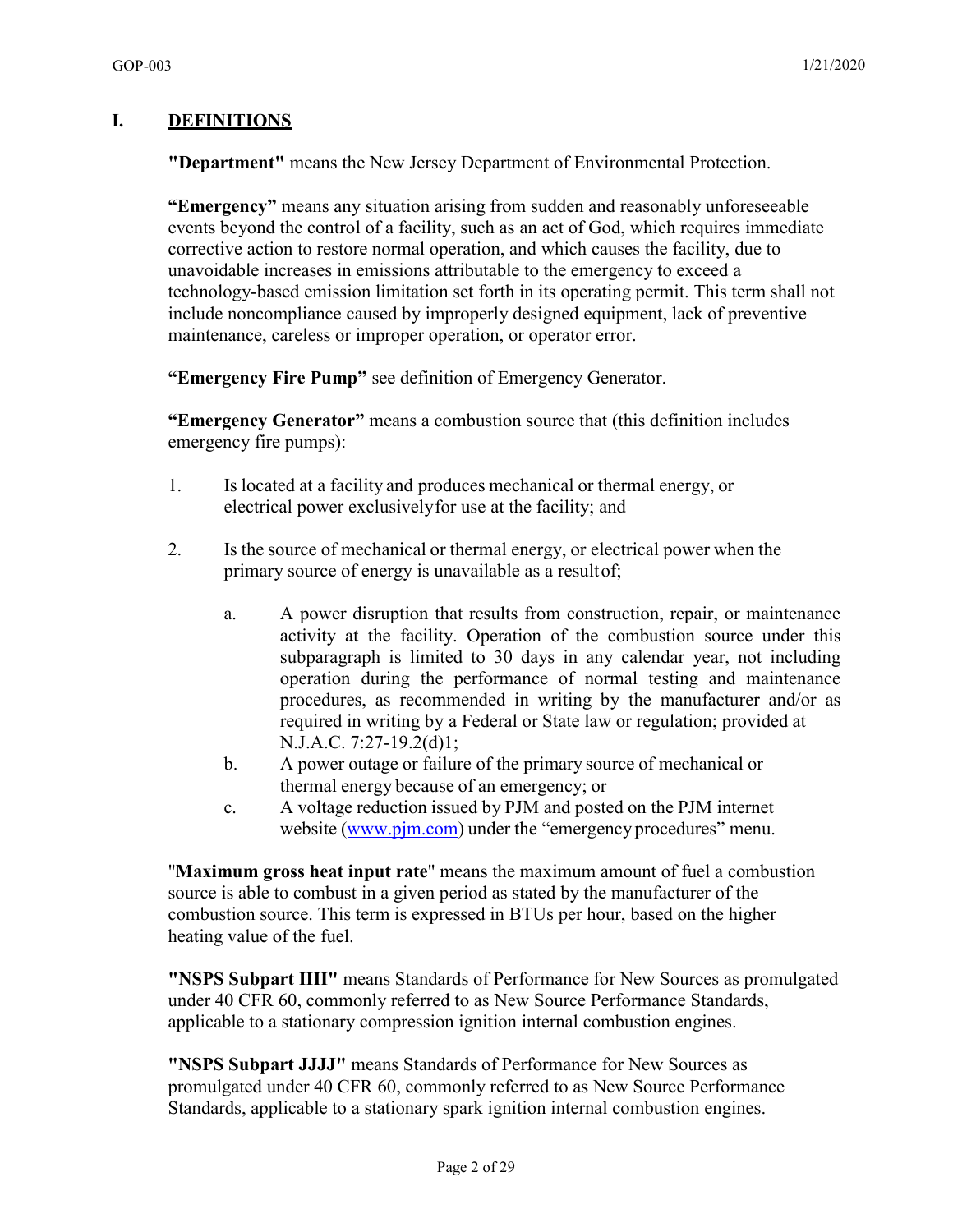**"Voltage reduction"** means a reduction in customer supply voltage of at least five percent by an electric distribution company in order to reduce load on an electric distribution system.

#### **II. AUTHORITY AND STATEMENT OF BASIS**

#### **A. Applicability**

- 1. This General Operating Permit is issued under the authority granted to Air Quality Permitting pursuant to N.J.S.A. 26:2C-9.2. This General Operating Permit shall allow for inspections and evaluations to assure compliance with all applicable provisions of N.J.A.C. 7:27 et seq., NSPS Subpart A and NSPS Subpart IIII.
- 2. This GOP consists of Sections I through VI and the completed Registration Form. Each section of this GOP and completed Registration Form are enforceable.
- 3. This General Operating Permit allows for the construction, installation, and operation of:
	- a. A single emergency generator, 2007 model year or later, having a maximum heat input rate less than or equal to 30 million BTU per hour (MMBTU/hr) based on the higher heating value (HHV) of the fuel, and complying with the New Source Performance Standard for Stationary Compression Ignition Internal Combustion Engines 40 CFR 60 (NSPS Subpart IIII).
- 4. This General Operating Permit is applicable to a compression ignition emergency generator combusting only No. 2 fuel oil, diesel fuel or kerosene.
- 5. The maximum allowable sulfur content in No. 2 fuel oil, diesel fuel or kerosene shall be less than or equal to 0.0015 percent (15 parts per million) by weight.
- 6. This General Operating Permit may only be used at facilities with an approved Title V Operating Permit.
- 7. This General Operating Permit may only be used for an emergency generator not currently permitted in a facility's approved Title V Operating Permit.
- 8. The potential to emit (PTE) for the equipment covered under this General Operating Permit is based on the General Operating Permit Number selected by the Permittee, and the emergency generator information entered by the Permittee, on the Registration Form.
- 9. This General Operating Permit cannot be revised. To modify the equipment in this General Operating Permit, the Permittee must request the change through the operating permit modification procedures in N.J.A.C. 7:27-22.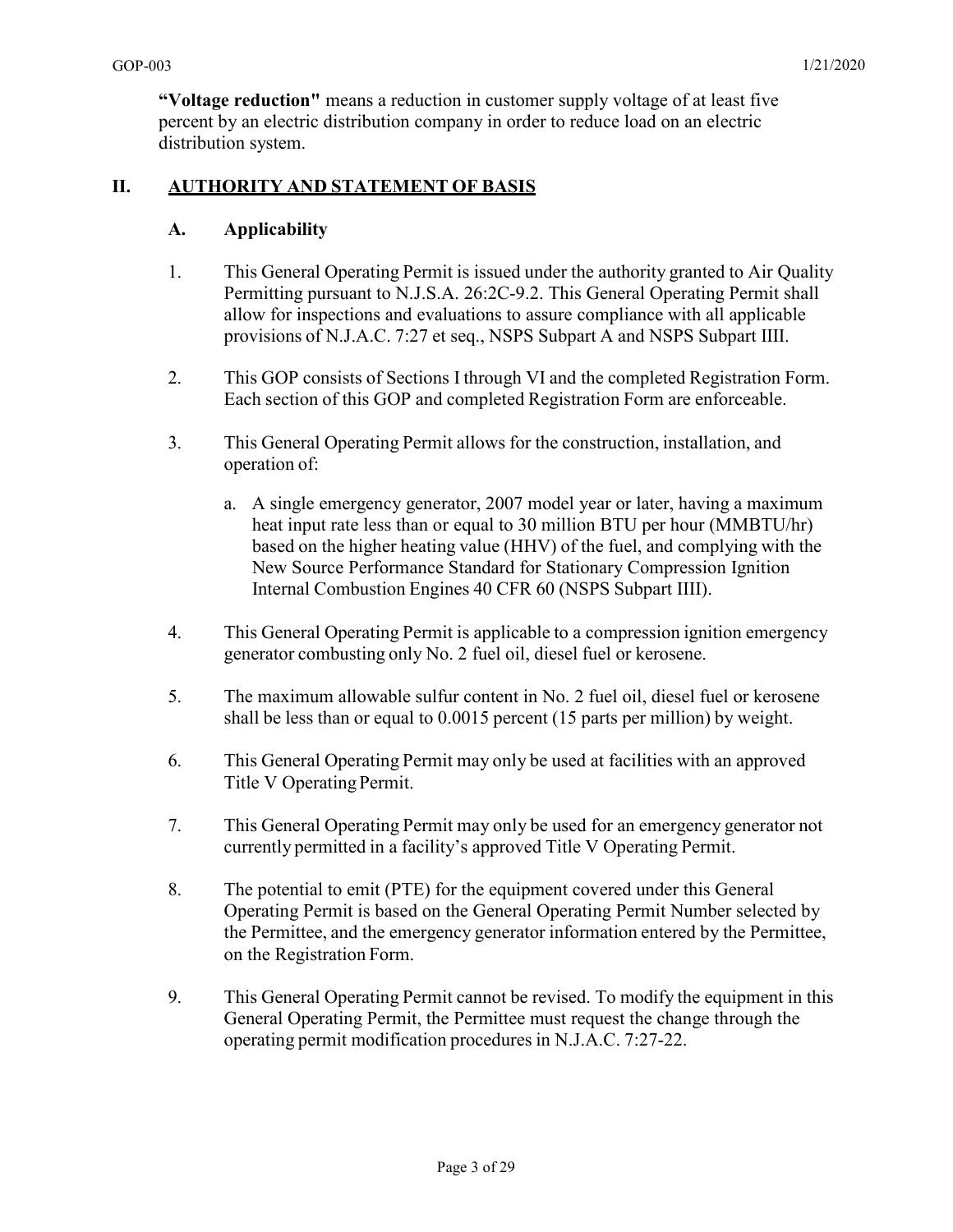- 10. The Permittee shall comply with the General Procedures for General Operating Permits posted at the Department's website: [http://www.state.nj.us/dep/aqpp.](http://www.state.nj.us/dep/aqpp)
- 11. This General Operating Permit allows for operation of the EmergencyGenerator during the following:
	- a. Performance of normal testing and maintenance procedures, as recommended in writing by the manufacturer and/or as required in writing by a Federal or State law or regulation;
	- b. When there is power outage or the primary source of mechanical or thermal energy fails because of an emergency, or when the power disruption resulted from construction, repair, or maintenance activity (CRM) at the facility. Operation of the emergency generator under construction, repair, or maintenance activity is limited to 30 days in any calendar year; or
	- c. When there is a voltage reduction issued by PJM and posted on the PJM internet website (www.pjm.com) under the "emergency procedures" menu.
- 12. The conditions of approval for this permit are based on applicability requirements in State and Federal air pollution control rules. Each condition in the permit includes the citation of the applicable requirement on which the condition is based.

#### **B. Monitoring, Recordkeeping and Reporting**

- 1. The General Operating Permit includes monitoring, recordkeeping and reporting requirements that are sufficient to demonstrate the facility's compliance with the applicable requirements.
- 2. The owner or operator is required to monitor the annual hours of operation for normal testing and maintenance; maintain the total operating time from the emergency generator's hour meter; monitor fuel usage; maintain emergency generator manufacturer documentation including maximum rated heat input, model year, displacement, maximum rated power output and documentation showing compliance with NSPS Subpart IIII emission standards for the equipment model year and maximum engine power.
- 3. The owner or operator is required to maintain documentation showing the sulfur content in fuel oil to assure compliance with NSPS Subpart IIII.
- 4. The owner or operator is required to maintain documentation onsite for the determination of a net emission increase or a significant net emission increase pursuant to N.J.A.C. 7:27-18.7 showing all Emergency Generator GOPs that have been registered.
- 5. The owner or operator is required to monitor usage of the emergency generator for purposes other than testing and maintenance. For emergency usage due to loss of the primary source of energy internal at the facility (where the cause of the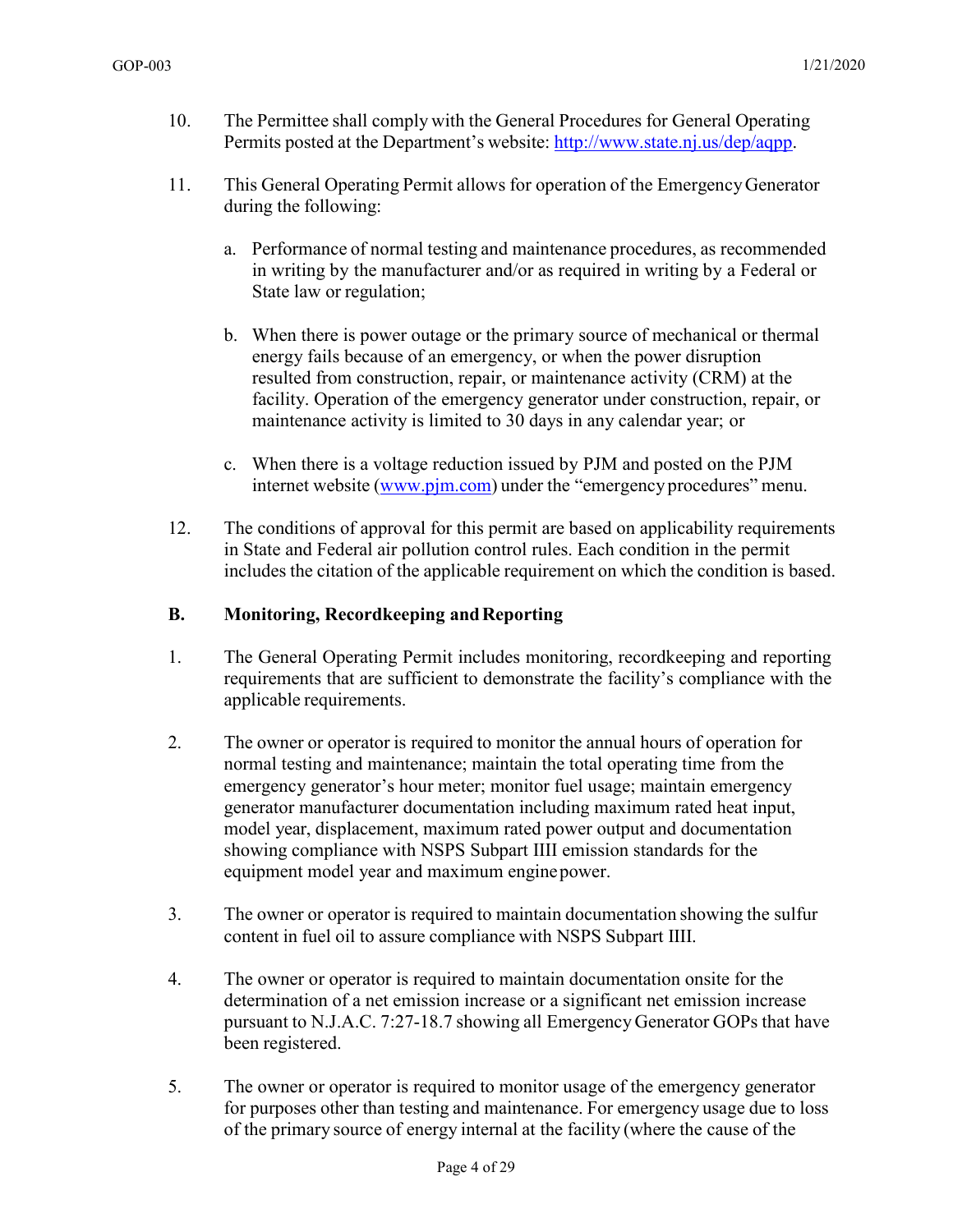power loss is known), document the emergency that occurred, the damages to the primary source of energy, and the amount of time needed for repairs. For responses to PJM requests, maintain a copy of the voltage reduction notification from PJM or other documentation of the voltage reduction on site.

#### **III. LIMITATIONS AND REQUIREMENTS**

- 1. Pursuant to N.J.A.C. 7:27-22, any person who wishes to construct, install and operate equipment under the authority of the General Operating Permit may register for the General Operating Permit only if the piece of equipment meets the APPLICABILITY requirements listed in the General Operating Permit.
- 2. The conditions of a General Operating Permit cannot be changed. If a change to a source operation with a General Operating Permit is needed, then the Permittee must request the change through the Title V Operating Permit modification procedures in N.J.A.C. 7:27-22.
- 3. A facility with an expired Title V Operating Permit without an Application Shield pursuant to N.J.A.C. 7:27-22.7 may not register for the use of a General Operating Permit.
- 4. General Operating Permits may only be used for equipment not currently listed in an approved Title V Operating Permit. Facilities that will be getting a Title V Operating Permit in the future, or those that are in the process of getting a Title V Operating Permit, may use General Permits from N.J.A.C. 7:27-8 (Subchapter 8) until they obtain an approved Title V Operating Permit.
- 5. General Operating Permits may not be used where annual emissions of any air contaminant from the facility would increase by such amounts that would make the facility subject to the requirements of N.J.A.C. 7:27-18 (Emission Offset Rule), 40 CFR 51 Appendix S (Emission Offset Interpretative Ruling), 40 CFR 52.21 (PSD) or make the facility a major source for HAPs as defined in 40 CFR 63 (National Emission Standards for Hazardous Air Pollutants for Source Categories).
- 6. Any facility with an approved Title V Operating Permit that obtains General Operating Permit(s) must determine based on its own evaluation that none of the General Operating Permit(s) it obtained would cause the facility to be subject to N.J.A.C. 7:27-18 (Emission Offset Rule), 40 CFR 51 Appendix S (Emission Offset Interpretative Ruling), 40 CFR 52.21 (PSD) or make the facility a major source for HAPs as defined in 40 CFR 63 (National Emission Standards for Hazardous Air Pollutants for Source Categories). The basis for this determination must be kept on site and submitted with the next Title V Operating Permit modification application that increases actual emissions or Renewal Application, whichever occurs first. If found that the General Operating Permit has caused the facility to be subject to the above regulations, the authorization contained in the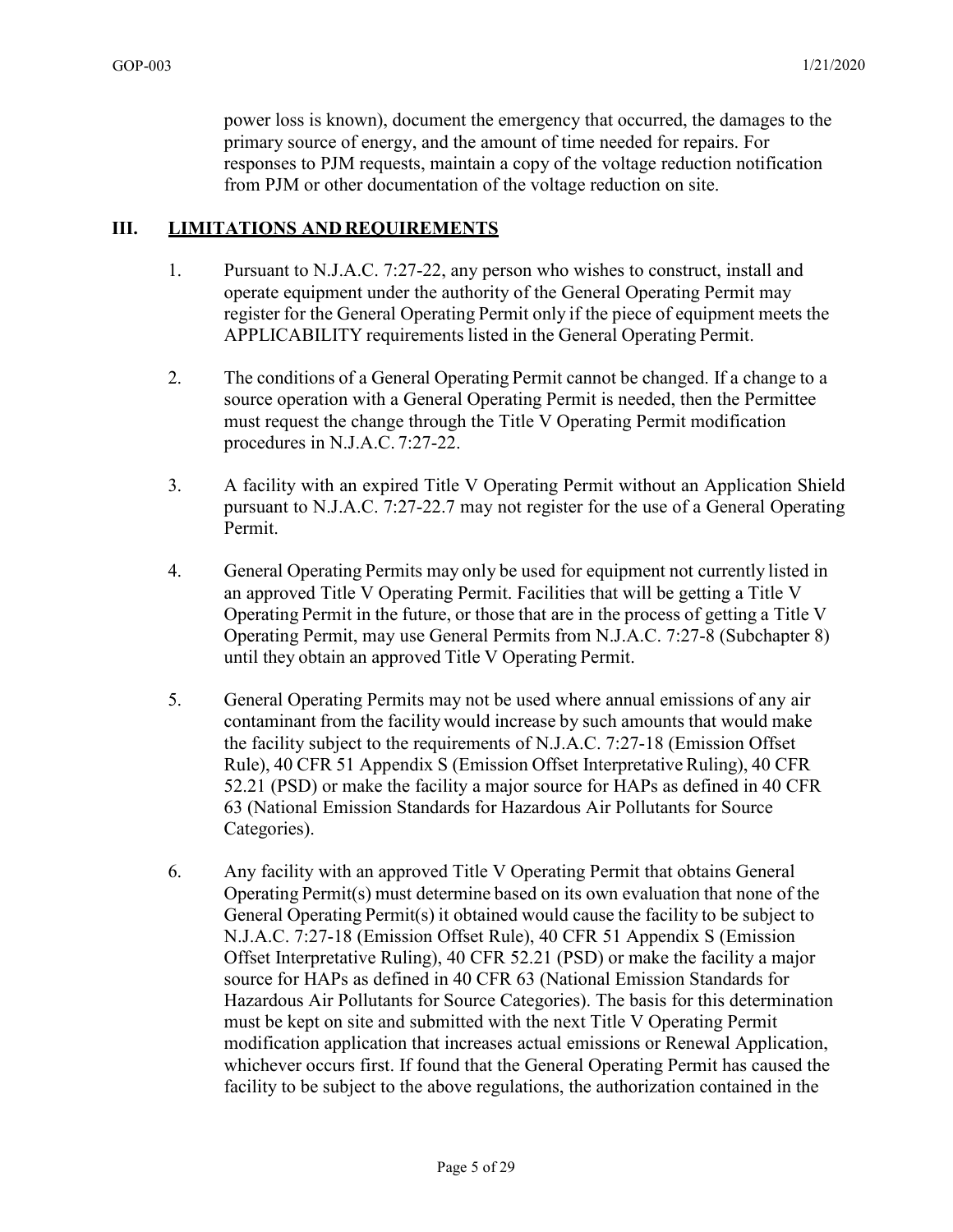General Operating Permit is null and void and installation of equipment under this General Operating Permit will subject the facility to appropriate enforcement action.

- 7. The general requirements in the facility's Title V Operating Permit, such as those in the General Provisions and Authorities Section and Subject Item FC of the Compliance Plan, also apply to the source operation covered by this General Operating Permit. This includes, but is not limited to, the six month deviation report and annual compliance certification.
- 8. The expiration date of the General Operating Permit will be the expiration date of the facility's approved Title V Operating Permit. If the Title V Operating Permit has expired and has an application shield pursuant to N.J.A.C. 7:27-22.7, the conditions of the General Operating Permit remain enforceable until the Title V Operating Permit isrenewed.
- 9. The General Operating Permit will be incorporated into the facility's Title V Operating Permit the first time the Title V Operating Permit is opened for a modification that proposes an increase in actual emissions, or at renewal, whichever occurs first. The General Operating Permit will be merged into the Title V Operating Permit at that time.
- 10. This General Operating Permit can not be used to register the following equipment:
	- a. An emergency generator that combusts fuels such as No. 4, No. 5 or No. 6 fuel oil, crankcase oil, spec-oil, or any other used oils, natural gas, landfill or refinery gas, facility byproducts, or any other type of waste materials, exclusivelyor in mixtures with commercial fuels;
	- b. An emergency generator subject to NSPS Subpart JJJJ;
- 11. This General Operating Permit does not allow for the use of the following:
	- a. For load shaving, peaking power production, or generation in an agreement with a utility energy assistance or demand response program.
	- b. In a circumstance other than an emergency, voltage reduction or normal testing and maintenance.
	- c. For normal testing and maintenance procedures on days when the Department forecasts air quality anywhere in New Jersey to be "unhealthy for sensitive groups," "unhealthy," "very unhealthy" or "hazardous" as defined in the U.S. EPA's Air Quality Index, at [http://www.airnow.gov, i](http://www.airnow.gov/)ncorporated herein by reference, as amended and supplemented, unless required in writing by a Federal or State law or regulation. Procedures for determining the air quality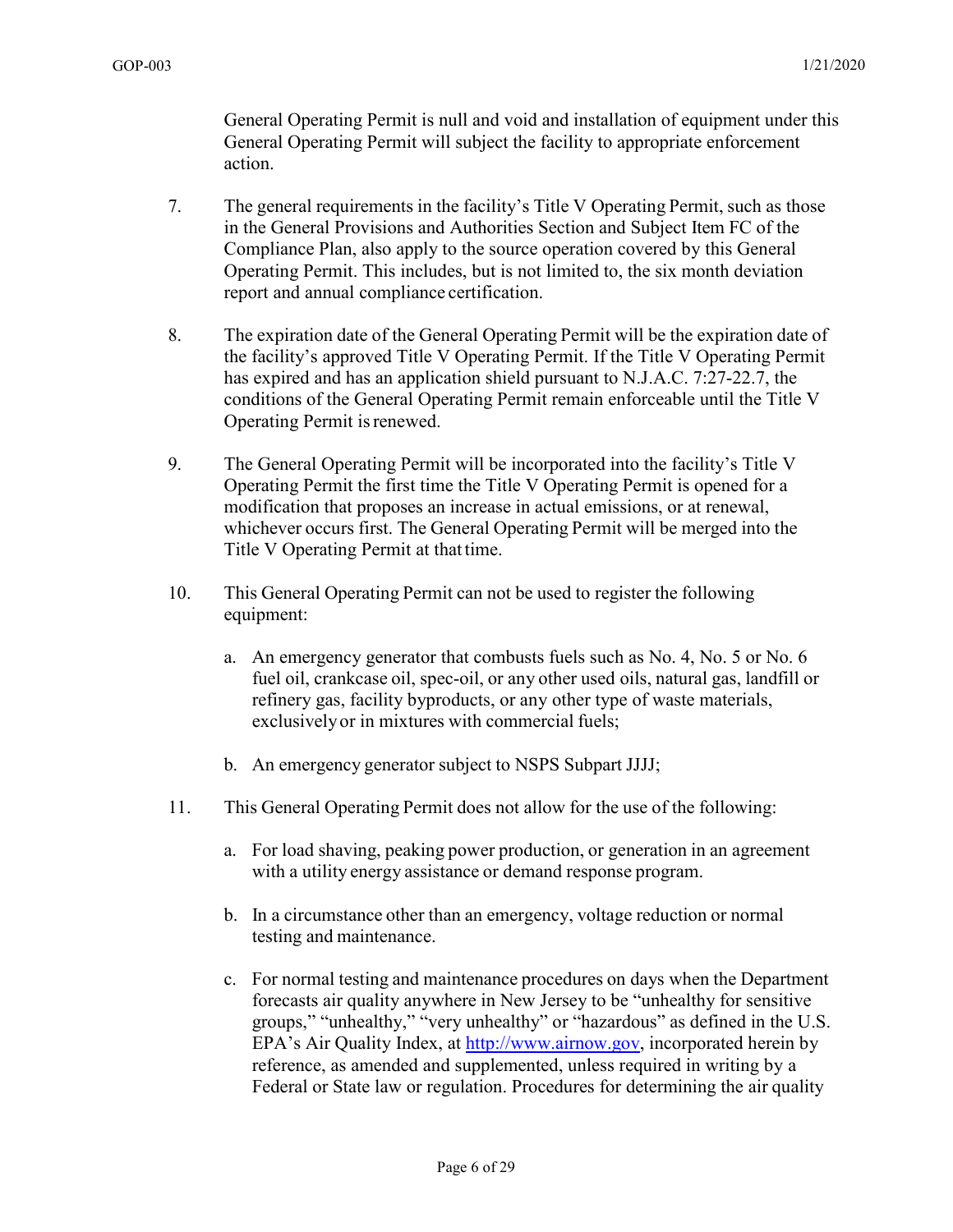forecasts for New Jersey are available at the Department's air quality permitting website at [www.state.nj.us/dep/aqpp/aqforecast.](http://www.state.nj.us/dep/aqpp/aqforecast)

d. As a source of energy or power after the primary energy or power source has become operable again. If the primary energy, or power source is under the control of the owner or operator of the Emergency Generator, the owner or operator shall make a reasonable, timely effort to repair the primary energy or power source.

#### **IV. EQUIPMENT SPECIFICATIONS**

- 1. The Emergency Generator shall be certified to the emissions standards as outlined at the Standards of Performance for Stationary Compression Ignition Internal Combustion Engines (NSPS IIII) for owners and operators specified at 40 CFR 60.4205, and operated and maintained in accordance with the manufacturer's emission-related written instructions.
- 2. The Owner or operator shall retain on-site the following documentation for the Emergency Generator per manufacturer's specifications:
	- a. Manufacturer documentation showing compliance with NSPS Subpart IIII emission standards.
	- b. The calculated maximum rated heat input of the engine, in millions of BTU per hour, based on the maximum fuel oil input in gallons per hour.
	- c. The maximum engine power in kW and HP.
	- d. The maximum fuel oil input in gallons per hour.
	- e. VOC, NOx, CO, PM emissions in grams per horsepower hour or grams per kilowatt hour.
	- f. Normal testing and maintenance procedures, as recommended in writing by the manufacturer and/or as required in writing by a Federal or State law or regulation.
- 3. The Emergency Generator shall be equipped with a non-resettable hour meter.
- 4. The Emergency Generator shall use No. 2 fuel oil, diesel fuel or kerosene containing no more than:
	- a. 15 ppm  $(0.0015\%$  by wt.) sulfur content.
	- b. A minimum cetane index of 40, or a maximum aromatic content of 35 volume percent.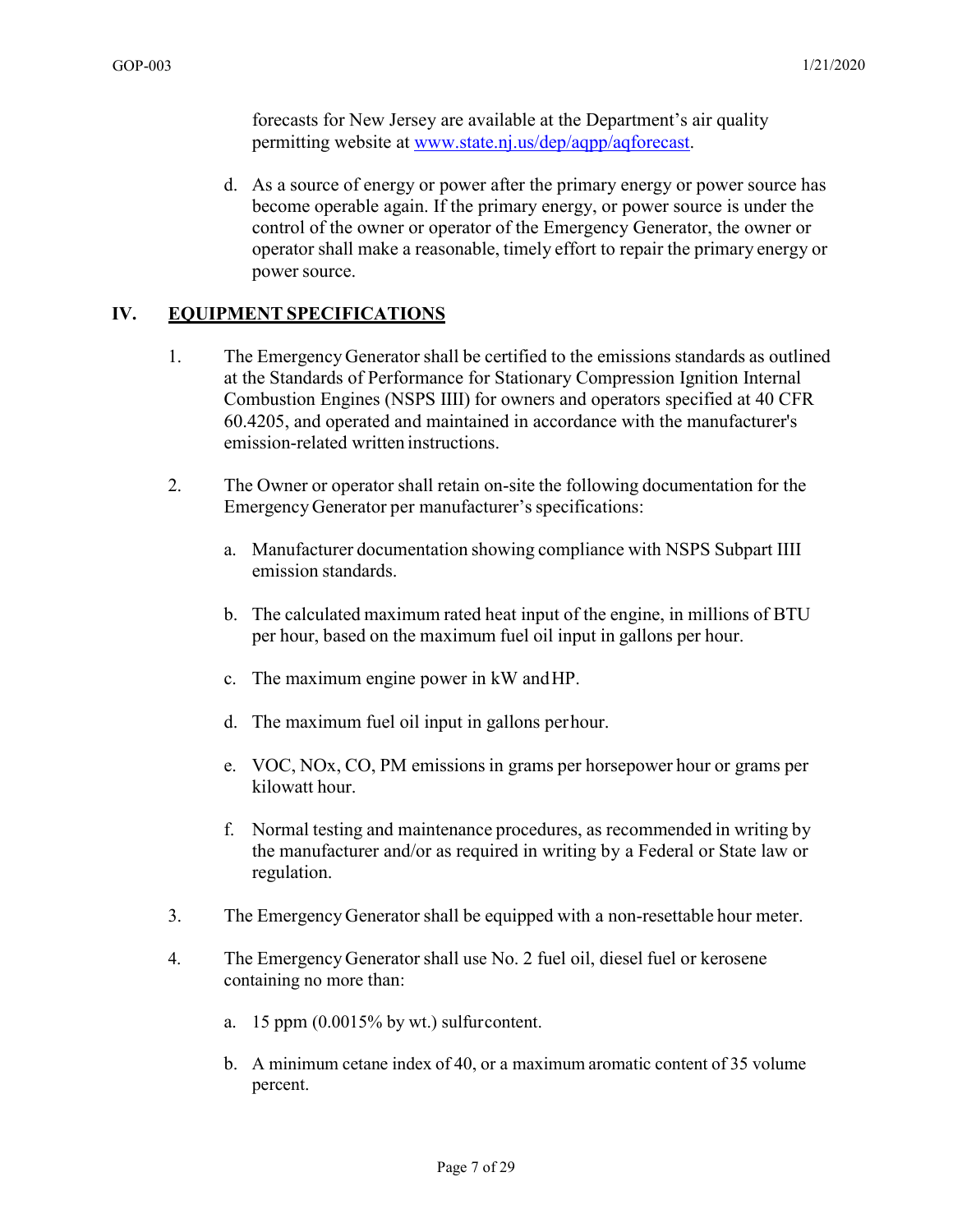## **V. POTENTIAL TO EMIT**

- 1. There are seven permitting options under Section D of the Registration Form. The Permittee shall select the emergency generator, or emergency fire pump, that is being permitted with this GOP in the Registration Form under Table 1, based on engine type, size, model year and displacement (liters/cylinder). Only one General Operating Permit Number can be selected under Table 1.
- 2. The Permittee will enter the following information in Table 2 of the Registration Form, including maximum engine power (kW); maximum engine power (HP); maximum liquid fuel input (gallons/hour); VOC, NOx, CO, TSP and PM10 emissions (g/HP-hr) from the Manufacturer Specification Sheet as applicable; and the annual hours for normal testing and maintenance (Hours/year, not including anticipated emergencies). Normal testing and maintenance hours are based on the hours recommended in writing by the manufacturer or the requirements of a federal or state law or regulation.
- 3. Based on the information entered in Registration Form Table 2, the potential to emit limits in pounds per hour and tons per year will be calculated automatically for VOC, NOx, CO, SO2, TSP and PM10. SO2 emissions are based on a maximum allowable sulfur content in No. 2 fuel oil, diesel fuel or kerosene, of less than or equal to 0.0015 percent (15 parts per million) byweight.

## **VI. COMPLIANCE PLAN**

The Emergency Generator covered by this General Operating Permit is subject to the applicable requirements listed on the following page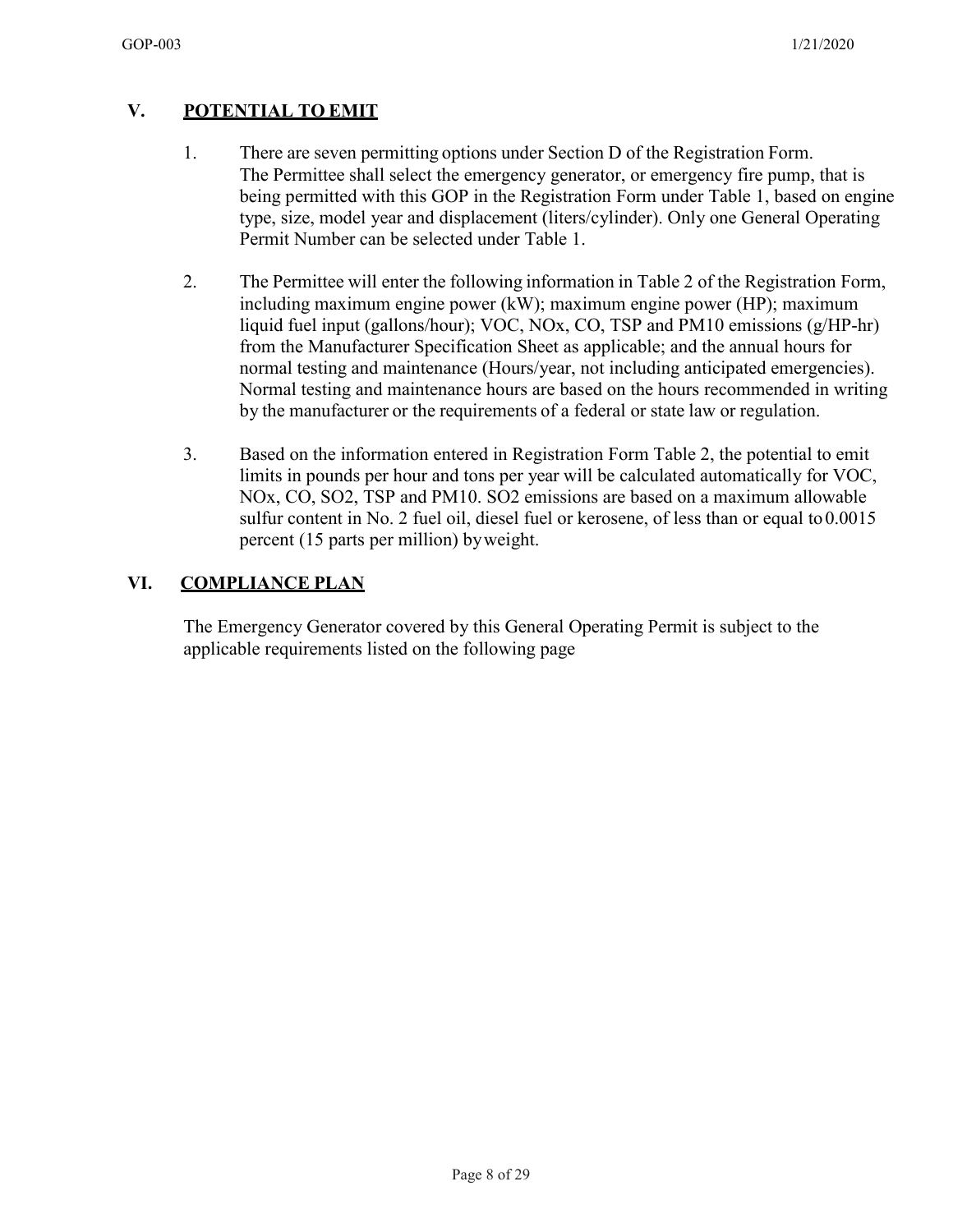**Emission Unit: EmergencyGenerator complyingwithNSPSSubpartIIIIEmissions Standards** 

**Operating Scenario: OS Summary** 

| Ref.#          | <b>Applicable Requirement</b>                                                                                                                                                                                                                   | <b>Monitoring Requirement</b>                                                                                     | <b>Recordkeeping Requirement</b>                                                                                                                                                                                                                        | <b>Submittal/Action Requirement</b> |
|----------------|-------------------------------------------------------------------------------------------------------------------------------------------------------------------------------------------------------------------------------------------------|-------------------------------------------------------------------------------------------------------------------|---------------------------------------------------------------------------------------------------------------------------------------------------------------------------------------------------------------------------------------------------------|-------------------------------------|
|                | The owner or operator shall comply with all<br>conditions contained in the document<br>"General Procedures for General Operating<br>Permits", posted at<br>http://www.nj.gov/dep/aqpp. [N.J.A.C.<br>$7:27-22.16(a)$ ]                           | None.                                                                                                             | None.                                                                                                                                                                                                                                                   | None.                               |
| $\sqrt{2}$     | Opacity $\leq$ 20 %, exclusive of visible<br>condensed water vapor, except for a period<br>of not longer than 10 consecutive seconds.<br>[N.J.A.C. 7:27-3.5]                                                                                    | None.                                                                                                             | None.                                                                                                                                                                                                                                                   | None.                               |
| $\overline{3}$ | Particulate emission limit from the<br>combustion of fuel based on the rated heat<br>input of source. [N.J.A.C. 7:27-4.2(a)]                                                                                                                    | None.                                                                                                             | None.                                                                                                                                                                                                                                                   | None.                               |
| 4              | Maximum allowable sulfur content in fuel<br>oil by fuel type/viscosity and geographical<br>zone. [N.J.A.C. 7:27- 9.2(b)]                                                                                                                        | Monitored by review of fuel delivery<br>records per delivery. [N.J.A.C.<br>$7:27-22.16(o)$ ]                      | Recordkeeping by invoices / bills of lading /<br>certificate of analysis per delivery showing<br>fuel sulfur content. [N.J.A.C. 7:27-22.16( $o$ )]                                                                                                      | None.                               |
| 5              | Sulfur Content in Fuel $\leq 0.0015$ % by<br>weight. Maximum allowable sulfur content<br>in No. 2 fuel oil, diesel fuel or kerosene<br>shall be no more than 15 ppm $(0.0015\%$ by<br>wt.). [N.J.A.C. 7:27-22.16(a)]                            | Sulfur Content in Fuel: Monitored by review<br>of fuel delivery records per delivery.<br>[N.J.A.C. 7:27-22.16(o)] | Sulfur Content in Fuel: Recordkeeping by<br>invoices / bills of lading / certificate of<br>analysis per delivery showing sulfur content.<br>[N.J.A.C. 7:27-22.16(o)]                                                                                    | None.                               |
| 6              | The owner or operator shall keep records of<br>engine manufacturer data for the life of the<br>equipment showing the rated Maximum<br>Gross Heat Input, Maximum Rated Power<br>Output, Model Year and Displacement.<br>[N.J.A.C. 7:27-22.16(a)] | None.                                                                                                             | Other: The owner or operator shall keep<br>records of engine manufacturer data for the<br>life of the equipment showing the rated<br>Maximum Gross Heat Input, Maximum<br>Rated Power Output, Model Year and<br>Displacement. [N.J.A.C. 7:27-22.16(o)]. | None.                               |
|                | Generator fuel limited to No. 2 fuel oil,<br>diesel fuel or kerosene. [N.J.A.C.<br>$7:27-22.16(a)$                                                                                                                                              | None.                                                                                                             | None.                                                                                                                                                                                                                                                   | None.                               |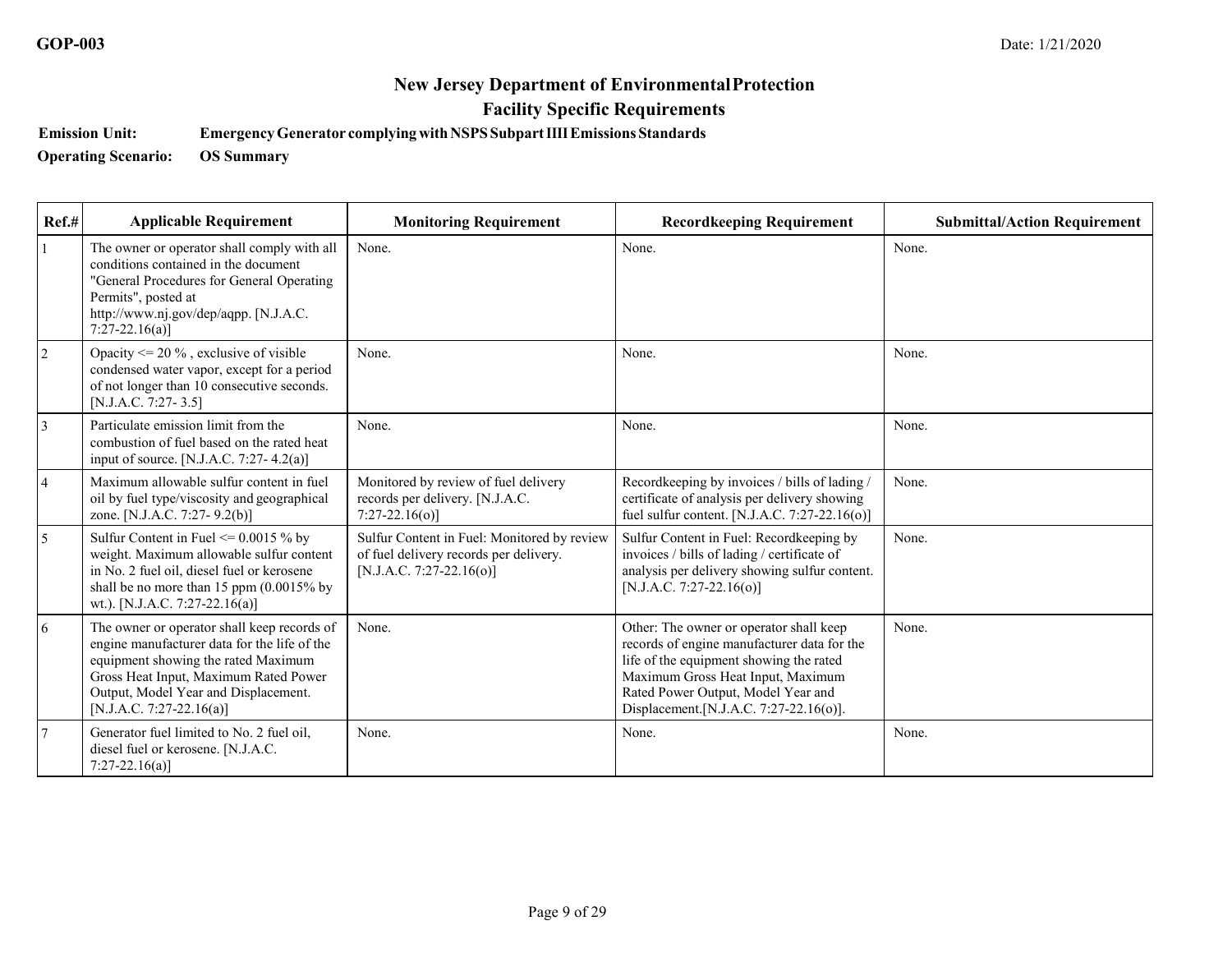| Ref.#   | <b>Applicable Requirement</b>                                                                                                                                                                                                                                                                                                                                                                                                                                                                                                                                                                                                                                                                                                                                                                                                                                                                                                                                                                                                 | <b>Monitoring Requirement</b>                                                                                                                                                                                                                                                                                                                                                                                                                                                                                                                                                                                                                                                                                                                                                                     | <b>Recordkeeping Requirement</b>                                                                                                                                                                                                                                                                                                                                                                                                                                                                                                                                                                                                                                                                                                                                                                                                                                                                                                                                                                                                                                                                                                                                                                                                                                                                                                                                                                                                                                                                                                                                                                                                                                                                          | <b>Submittal/Action Requirement</b> |
|---------|-------------------------------------------------------------------------------------------------------------------------------------------------------------------------------------------------------------------------------------------------------------------------------------------------------------------------------------------------------------------------------------------------------------------------------------------------------------------------------------------------------------------------------------------------------------------------------------------------------------------------------------------------------------------------------------------------------------------------------------------------------------------------------------------------------------------------------------------------------------------------------------------------------------------------------------------------------------------------------------------------------------------------------|---------------------------------------------------------------------------------------------------------------------------------------------------------------------------------------------------------------------------------------------------------------------------------------------------------------------------------------------------------------------------------------------------------------------------------------------------------------------------------------------------------------------------------------------------------------------------------------------------------------------------------------------------------------------------------------------------------------------------------------------------------------------------------------------------|-----------------------------------------------------------------------------------------------------------------------------------------------------------------------------------------------------------------------------------------------------------------------------------------------------------------------------------------------------------------------------------------------------------------------------------------------------------------------------------------------------------------------------------------------------------------------------------------------------------------------------------------------------------------------------------------------------------------------------------------------------------------------------------------------------------------------------------------------------------------------------------------------------------------------------------------------------------------------------------------------------------------------------------------------------------------------------------------------------------------------------------------------------------------------------------------------------------------------------------------------------------------------------------------------------------------------------------------------------------------------------------------------------------------------------------------------------------------------------------------------------------------------------------------------------------------------------------------------------------------------------------------------------------------------------------------------------------|-------------------------------------|
| $\,8\,$ | The emergency generator shall be located at<br>the facility and produce mechanical or<br>thermal energy, or electrical power<br>exclusively for use at the facility. This<br>emergency generator shall be operated only:<br>1. During the performance of normal testing<br>and maintenance procedures, as<br>recommended in writing by the<br>manufacturer and/or as required in writing<br>by a Federal or State law or regulation,<br>2. When there is power outage or the<br>primary source of mechanical or thermal<br>energy fails because of an emergency, or<br>when the power disruption resulted from<br>construction, repair, or maintenance activity<br>(CRM) at the facility. Operation of the<br>emergency generator under construction,<br>repair, or maintenance activity is limited to<br>30 days in any calendar year; or<br>3. When there is a voltage reduction issued<br>by PJM and posted on the PJM internet<br>website (www.pjm.com) under the<br>"emergency procedures" menu.<br>[N.J.A.C. 7:27-19.1] | Monitored by hour/time monitor<br>continuously.<br>In addition, the owner or operator shall<br>monitor, once per month, the total operating<br>time from the generator's hour meter; hours<br>of operation for emergency use; hours of<br>operation for testing and maintenance; and<br>the total fuel usage calculated by the<br>following:<br>Fuel Usage (Gallons per month) = (Hours of<br>operation per month) x (Maximum<br>emergency generator fuel usage rate in<br>gallons per hour from Table 3 of the General<br>Operating Permit Registration Form).<br>Hours of operation for emergency use (per<br>$month$ ) = (The monthly total operating time<br>from the generator's hour meter) - (The<br>monthly total operating time for testing or<br>maintenance). [N.J.A.C. 7:27-22.16(o)] | Recordkeeping by manual logging of<br>parameter or storing data in a computer data<br>system at the approved frequency. The<br>owner or operator shall maintain on site and<br>record in a logbook or computer data<br>system, the following information:<br>1. Once per month, the total operating time<br>from the generator's hour meter, the fuel<br>usage (gallons per month) and the hours of<br>operation for emergency use (per month),<br>and during power disruption from CRM.<br>Document if the emergency use was due to<br>internal or external loss of primary source of<br>energy, or due to a fire or flood. If internal<br>loss at the facility, document the emergency<br>and/or CRM that occurred, the damages to<br>the primary source of energy and the amount<br>of time needed for repairs.<br>2. For each time the emergency generator is<br>specifically operated for testing or<br>maintenance:<br>i. The reason for its operation;<br>ii. The date(s) of operation and the start<br>up and shut down time;<br>iii. The total operating time for testing or<br>maintenance based on the generator's hour<br>meter; and<br>iv. The name of the operator; and<br>3. If a voltage reduction is the reason for the<br>use of the emergency generator, a copy of<br>the voltage reduction notification from PJM<br>or other documentation of the voltage<br>reduction.<br>The owner or operator of an emergency<br>generator shall maintain the above records<br>for a period no less than 5 years after the<br>record was made and shall make the records<br>readily available to the Department or the<br>EPA upon request. [N.J.A.C. 7:27-22.16(o)]<br>and. [N.J.A.C. 7:27-19.11] | None.                               |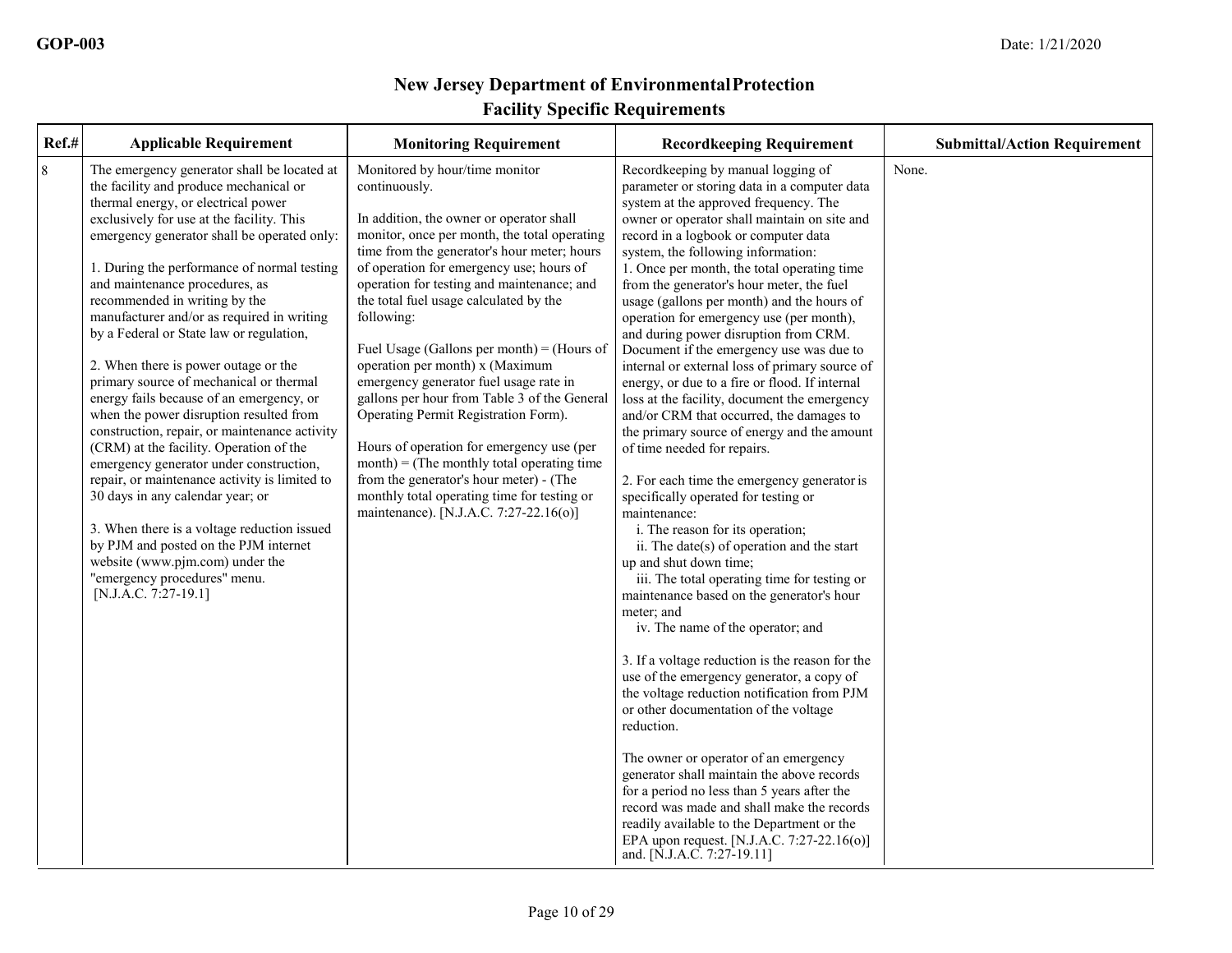| Ref.# | <b>Applicable Requirement</b>                                                                                                                                                                                                                                                                                                                                                                                                                                                                                                                                                                                                                                                  | <b>Monitoring Requirement</b> | <b>Recordkeeping Requirement</b> | <b>Submittal/Action Requirement</b> |
|-------|--------------------------------------------------------------------------------------------------------------------------------------------------------------------------------------------------------------------------------------------------------------------------------------------------------------------------------------------------------------------------------------------------------------------------------------------------------------------------------------------------------------------------------------------------------------------------------------------------------------------------------------------------------------------------------|-------------------------------|----------------------------------|-------------------------------------|
| 9     | This emergency generator shall not be used:                                                                                                                                                                                                                                                                                                                                                                                                                                                                                                                                                                                                                                    | None.                         | None.                            | None.                               |
|       | 1. For normal testing and maintenance on<br>days when the Department forecasts air<br>quality anywhere in New Jersey to be<br>"unhealthy for sensitive groups,"<br>"unhealthy," or "very unhealthy" as defined<br>in the EPA's Air Quality Index at<br>http://airnow.gov/, as supplemented or<br>amended and incorporated herein by<br>reference, unless required in writing by a<br>Federal or State law or regulation.<br>Procedures for determining the air quality<br>forecasts for New Jersey are available at the<br>Department's air quality permitting web site<br>at<br>http://www.state.nj.us/dep/aqpp/aqforecast;<br>and                                            |                               |                                  |                                     |
|       | 2. As a source of energy or power after the<br>primary energy or power source has become<br>operable again after emergency or after<br>power disruption resulted from construction,<br>repair, or maintenance activity. Operation of<br>the emergency generator during<br>construction, repair, or maintenance activity<br>shall be limited to no more than 30 days of<br>operation per calendar year. If the primary<br>energy or power source is under the control<br>of the owner or operator of the emergency<br>generator, the owner or operator shall make<br>a reasonable, timely effort to repair the<br>primary energy or power source. [N.J.A.C.<br>$7:27-19.2(d)$ ] |                               |                                  |                                     |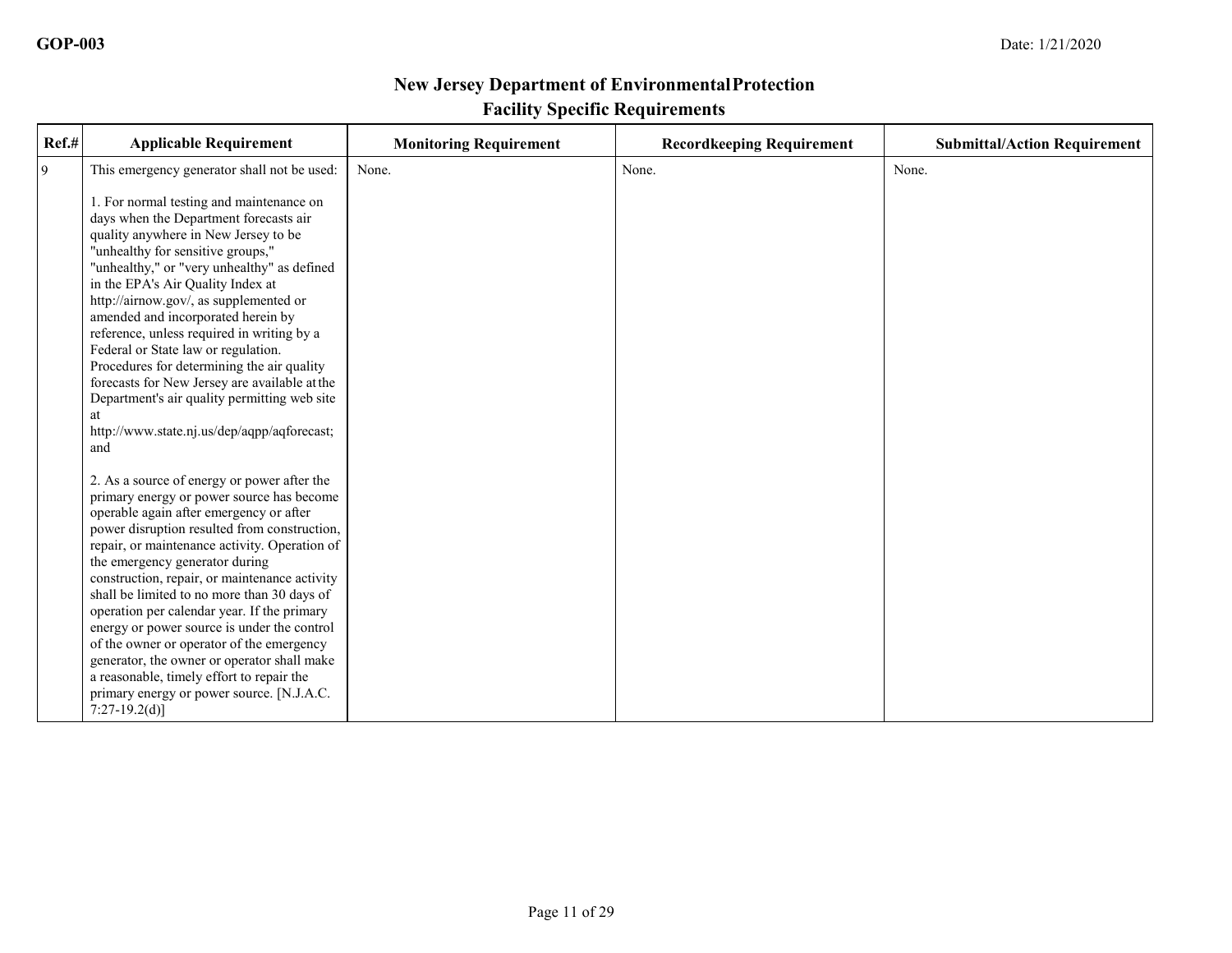| Ref.#  | <b>Applicable Requirement</b>                                                                                                                                                                                                                                                                                                                                                                                                                                                                                                                                                                                                                                                                                                                                                                                                                                                                                                                      | <b>Monitoring Requirement</b>                                                                                  | <b>Recordkeeping Requirement</b>                                                                                                                                                                                                                                                                                                                                                                                                                                                                                                                                                                                                                                           | <b>Submittal/Action Requirement</b> |
|--------|----------------------------------------------------------------------------------------------------------------------------------------------------------------------------------------------------------------------------------------------------------------------------------------------------------------------------------------------------------------------------------------------------------------------------------------------------------------------------------------------------------------------------------------------------------------------------------------------------------------------------------------------------------------------------------------------------------------------------------------------------------------------------------------------------------------------------------------------------------------------------------------------------------------------------------------------------|----------------------------------------------------------------------------------------------------------------|----------------------------------------------------------------------------------------------------------------------------------------------------------------------------------------------------------------------------------------------------------------------------------------------------------------------------------------------------------------------------------------------------------------------------------------------------------------------------------------------------------------------------------------------------------------------------------------------------------------------------------------------------------------------------|-------------------------------------|
| $10\,$ | Hours of Operation: The owner or operator<br>shall comply with the maximum annual<br>operating hours for normal testing and<br>maintenance, entered by the Permittee in<br>Table 2 of the General Operating Permit<br>Registration Form. [N.J.A.C. 7:27-22.16(a)]                                                                                                                                                                                                                                                                                                                                                                                                                                                                                                                                                                                                                                                                                  | Hours of Operation: Monitored by hour/time<br>monitor upon occurrence of event. [N.J.A.C.<br>$7:27-22.16(o)$ ] | Hours of Operation: Recordkeeping by<br>manual logging of parameter or storing data<br>in a computer data system upon occurrence<br>of event. The owner or operator shall<br>maintain on site and record in a logbook or<br>computer data system, the following<br>information:<br>1. For each time the emergency generator is<br>specifically operated for testing or<br>maintenance:<br>i. The reason for its operation;<br>ii. The date(s) of operation and the start<br>up and shut down time;<br>iii. The total operating time for testing or<br>maintenance based on the generator's hour<br>meter; and<br>iv. The name of the operator. [N.J.A.C.<br>$7:27-19.11$ ] | None.                               |
| 11     | The Permittee shall comply with the annual<br>emission limits in Table 3 of the General<br>Operating Permit Registration Form for the<br>following air contaminants (NOx, VOC,<br>CO, SO2, TSP and PM-10), except for<br>emission rates that are below reporting<br>threshold of 0.05 lb/hr in Appendix to<br>N.J.A.C. 7:27-22. The annual emission<br>limits are based on the information entered<br>by the Permittee in Table 2 of the<br>Registration Form, including maximum<br>engine power (kW); maximum engine power<br>(HP); maximum liquid fuel consumption<br>(gallons/hour); VOC, NOx, CO, TSP and<br>PM10 emissions (g/HP-hr); and the annual<br>hours for normal testing and maintenance<br>(Hours/year). SO2 emissions are based on a<br>maximum allowable sulfur content in No. 2<br>fuel oil, diesel fuel or kerosene, of less than<br>or equal to 0.0015 percent (15 parts per<br>million) by weight. [N.J.A.C. $7:27-22.16(a)$ ] | None.                                                                                                          | Other: The Permittee shall keep the<br>completed Registration Form, showing the<br>hourly emission rates calculated as<br>prescribed on the Registration Form, for the<br>duration of the General Operating Permit<br>and make it available to the Department<br>upon request.[N.J.A.C. 7:27-22.16(o)].                                                                                                                                                                                                                                                                                                                                                                    | None.                               |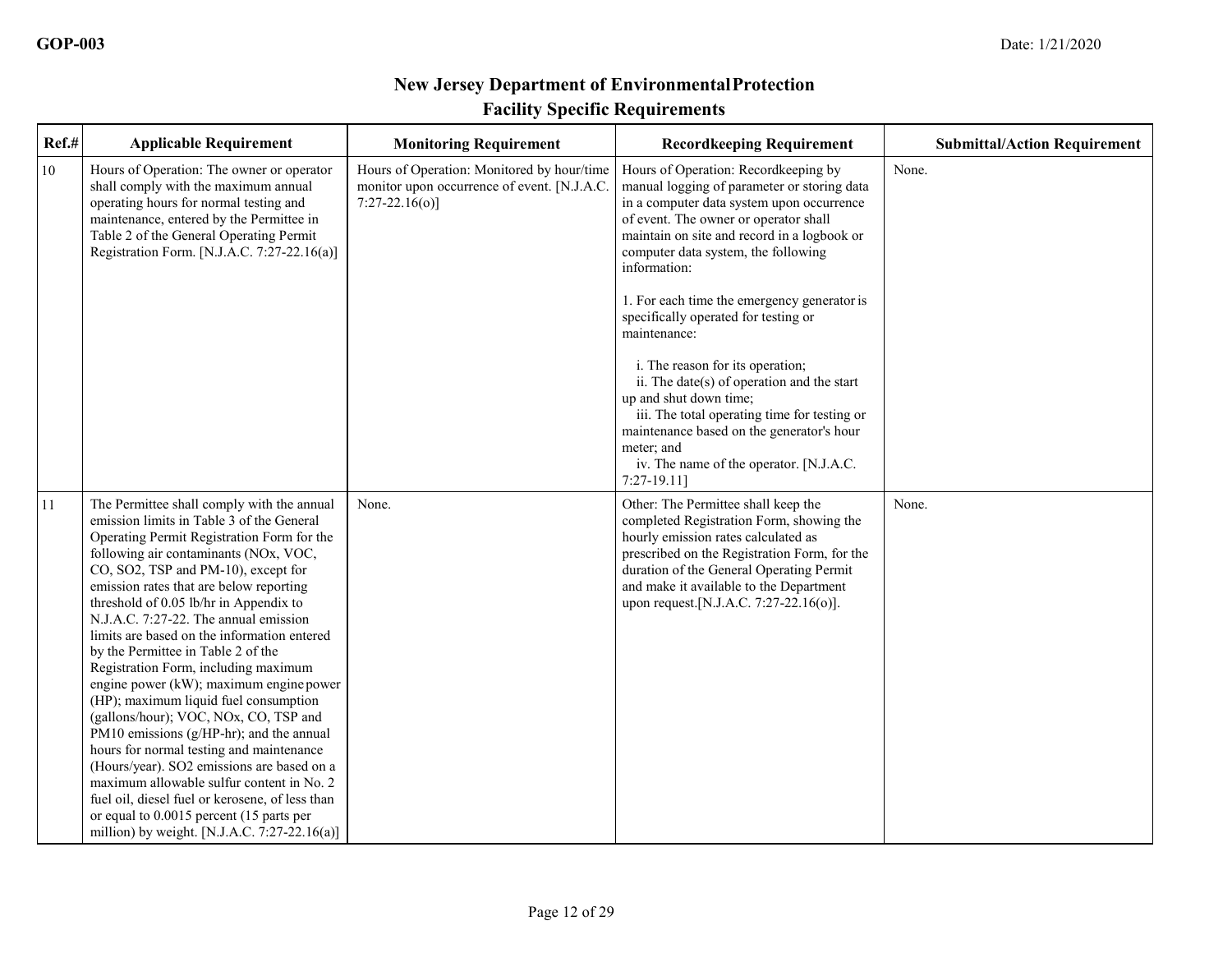| Ref.# | <b>Applicable Requirement</b>                                                                                                                                                                                                                                                                                                                                                                                                                                                                                                                                              | <b>Monitoring Requirement</b> | <b>Recordkeeping Requirement</b> | <b>Submittal/Action Requirement</b>                                                                                                                       |
|-------|----------------------------------------------------------------------------------------------------------------------------------------------------------------------------------------------------------------------------------------------------------------------------------------------------------------------------------------------------------------------------------------------------------------------------------------------------------------------------------------------------------------------------------------------------------------------------|-------------------------------|----------------------------------|-----------------------------------------------------------------------------------------------------------------------------------------------------------|
| 12    | The owner or operator shall submit an<br>annual statement certified in accordance<br>with N.J.A.C. $7:27-1.39$ and signed by the<br>responsible official, as defined at N.J.A.C.<br>7:27-1.4. The Responsible Official shall<br>certify annually that the emergency<br>generator is operated as defined in this<br>permit. [N.J.A.C. 7:27-22.1]                                                                                                                                                                                                                            | None.                         | None.                            | None.                                                                                                                                                     |
| 13    | All requests, reports, applications,<br>submittals, and other communications to the<br>Administrator pursuant to Part 60 shall be<br>submitted in duplicate to the Regional<br>Office of US Environmental Protection<br>Agency. Submit information to: Director,<br>Division of Enforcement & Compliance<br>Assistance, US EPA, Region 2, 290<br>Broadway, New York, NY 10007-1866<br>(NSPS Subpart A). $[40 \text{ CFR } 60.4(a)]$                                                                                                                                        | None.                         | None.                            | Submit a report: As per the approved<br>schedule to EPA Region 2 as required by 40<br>CFR 60. [40 CFR 60.4(a)]                                            |
| 14    | Copies of all information submitted to EPA<br>pursuant to 40 CFR Part 60, must also be<br>submitted to the appropriate Regional<br>Enforcement Office of NJDEP (NSPS<br>Subpart A). [40 CFR 60.4(b)]                                                                                                                                                                                                                                                                                                                                                                       | None.                         | None.                            | Submit a report: As per the approved<br>schedule to the appropriate Regional<br>Enforcement Office of NJDEP as required<br>by 40 CFR 60. [40 CFR 60.4(b)] |
| 15    | No owner or operator subject to NSPS<br>standards in Part 60, shall build, erect,<br>install, or use any article, machine,<br>equipment or process, the use of which<br>conceals an emission which would<br>otherwise constitute a violation of an<br>applicable standard. Such concealment<br>includes, but is not limited to, the use of<br>gaseous diluents to achieve compliance with<br>an opacity standard or with a standard which<br>is based on the concentration of a pollutant<br>in the gases discharged to the atmosphere<br>(NSPS Subpart A). [40 CFR 60.12] | None.                         | None.                            | None.                                                                                                                                                     |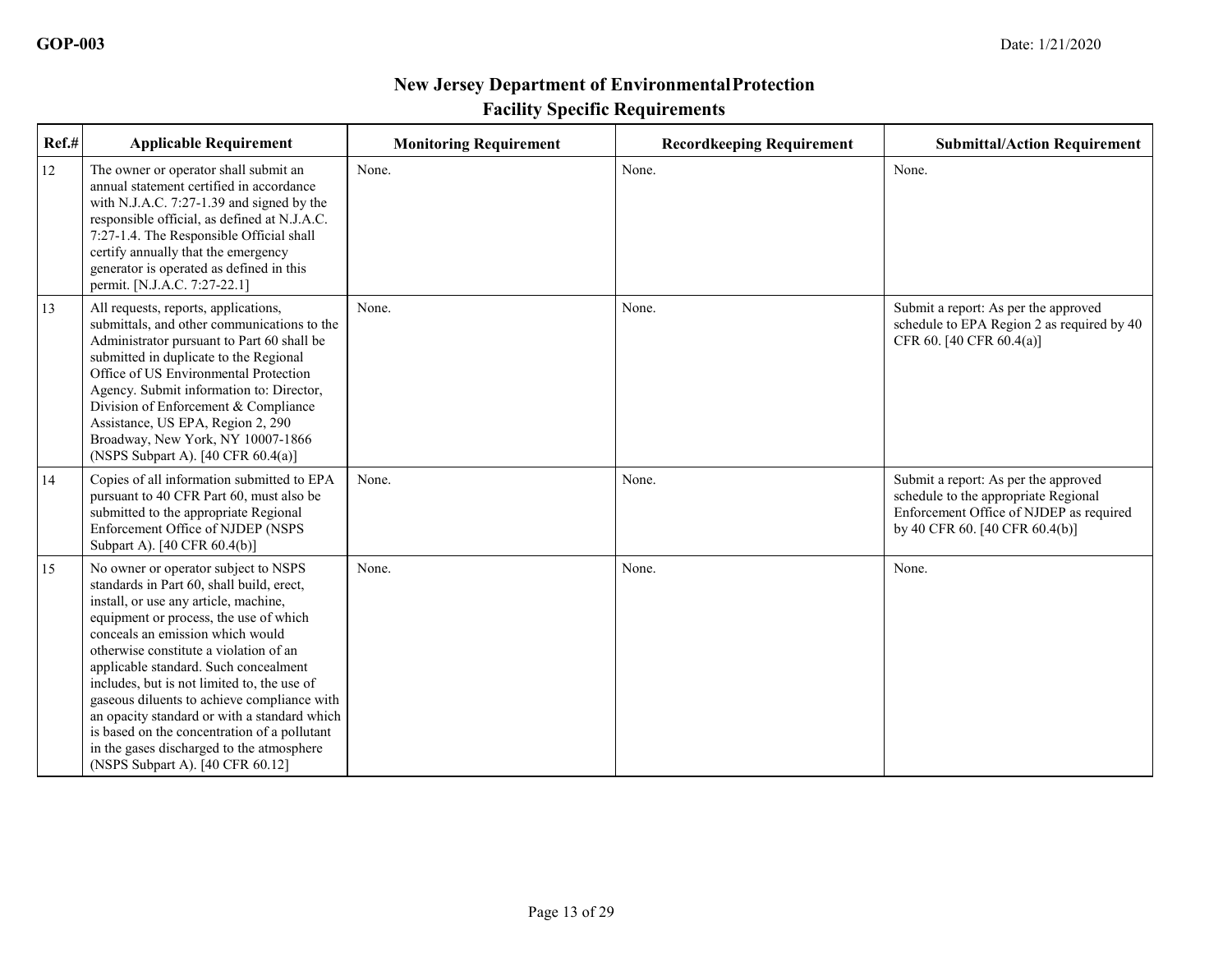| Ref.# | <b>Applicable Requirement</b>                                                                                                                                                                                                                                                                                                                                                                                                                                                                                                                                                                                                                                                                                       | <b>Monitoring Requirement</b>                                                                                                                                                                                                                                                                                                                                                                                                                                                                                               | <b>Recordkeeping Requirement</b>                                                                                                                                                                                                                                                                                                                                                                                                                 | <b>Submittal/Action Requirement</b>                                                                                                                                                                                                                                                                                                                |
|-------|---------------------------------------------------------------------------------------------------------------------------------------------------------------------------------------------------------------------------------------------------------------------------------------------------------------------------------------------------------------------------------------------------------------------------------------------------------------------------------------------------------------------------------------------------------------------------------------------------------------------------------------------------------------------------------------------------------------------|-----------------------------------------------------------------------------------------------------------------------------------------------------------------------------------------------------------------------------------------------------------------------------------------------------------------------------------------------------------------------------------------------------------------------------------------------------------------------------------------------------------------------------|--------------------------------------------------------------------------------------------------------------------------------------------------------------------------------------------------------------------------------------------------------------------------------------------------------------------------------------------------------------------------------------------------------------------------------------------------|----------------------------------------------------------------------------------------------------------------------------------------------------------------------------------------------------------------------------------------------------------------------------------------------------------------------------------------------------|
| 16    | The owner or operator shall notify the<br>Administrator of the proposed replacement<br>of components (NSPS Subpart A). [40 CFR<br>$60.15$ ]                                                                                                                                                                                                                                                                                                                                                                                                                                                                                                                                                                         | None.                                                                                                                                                                                                                                                                                                                                                                                                                                                                                                                       | None.                                                                                                                                                                                                                                                                                                                                                                                                                                            | Submit notification: At a common schedule<br>agreed upon by the operator and the<br>Administrator. The notification shall<br>include information listed under 40 CFR<br>Part 60.15(d). The notification shall be<br>postmarked 60 days (or as soon as<br>practicable) before construction of the<br>replacements is commenced. [40 CFR<br>60.15(d) |
| 17    | Changes in time periods for submittal of<br>information and postmark deadlines set forth<br>in this subpart, may be made only upon<br>approval by the Administrator and shall<br>follow procedures outlined in 40 CFR Part<br>60.19 (NSPS Subpart A). [40 CFR 60.19]                                                                                                                                                                                                                                                                                                                                                                                                                                                | None.                                                                                                                                                                                                                                                                                                                                                                                                                                                                                                                       | None.                                                                                                                                                                                                                                                                                                                                                                                                                                            | None.                                                                                                                                                                                                                                                                                                                                              |
| 18    | Owners and operators of stationary CI<br>internal combustion engines must operate<br>and maintain stationary CI ICE that achieve<br>the emission standards as required in 40<br>CFR 60.4204 and 60.4205 over the entire<br>life of the engine. [40 CFR 60.4206]                                                                                                                                                                                                                                                                                                                                                                                                                                                     | None.                                                                                                                                                                                                                                                                                                                                                                                                                                                                                                                       | Other: The owner or operator shall keep<br>the manufacturer's emission-related written<br>instructions over the entire life of the<br>engine.[40 CFR 60.4206].                                                                                                                                                                                                                                                                                   | None.                                                                                                                                                                                                                                                                                                                                              |
| 19    | Beginning October 1, 2010, the CI internal<br>combustion engines with a displacement of<br>less than 30 liters per cylinder subject to<br>NSPS IIII (manufactured after April 1, 2006<br>or modified or reconstructed after July 11,<br>2005) that use diesel fuel must use diesel<br>fuel that meets the requirements of 40 CFR<br>80.510(b) that contains the following per<br>gallon standards: 15 ppm (0.0015 percent)<br>maximum sulfur content and either a<br>minimum cetane index of 40 or a maximum<br>aromatic content of 35 volume percent,<br>except that any existing diesel fuel<br>purchased (or otherwise obtained) prior to<br>October 1, 2010, may be used until<br>depleted. [40 CFR 60.4207(b)] | Monitored by review of fuel delivery<br>records once per bulk fuel shipment. For<br>each diesel delivery received, the owner or<br>operator shall review written documentation<br>of the delivery to ensure the maximum<br>allowable fuel oil sulfur content and either a<br>minimum cetane index or a maximum<br>aromatic content is not being exceeded.<br>Such written documentation can include, but<br>is not limited to: bill of lading, delivery<br>invoice, certificate of analysis. [N.J.A.C.<br>$7:27-22.16(o)$ ] | Recordkeeping by invoices / bills of lading /<br>certificate of analysis once per bulk fuel<br>shipment. The owner or operator shall keep<br>records of fuel showing oil sulfur content<br>and either a minimum cetane index or a<br>maximum aromatic content for each delivery<br>received. All records must be maintained for<br>a minimum of 2 years following the date of<br>such records per 40 CFR 60.7(f). [N.J.A.C.<br>$7:27-22.16(o)$ ] | None.                                                                                                                                                                                                                                                                                                                                              |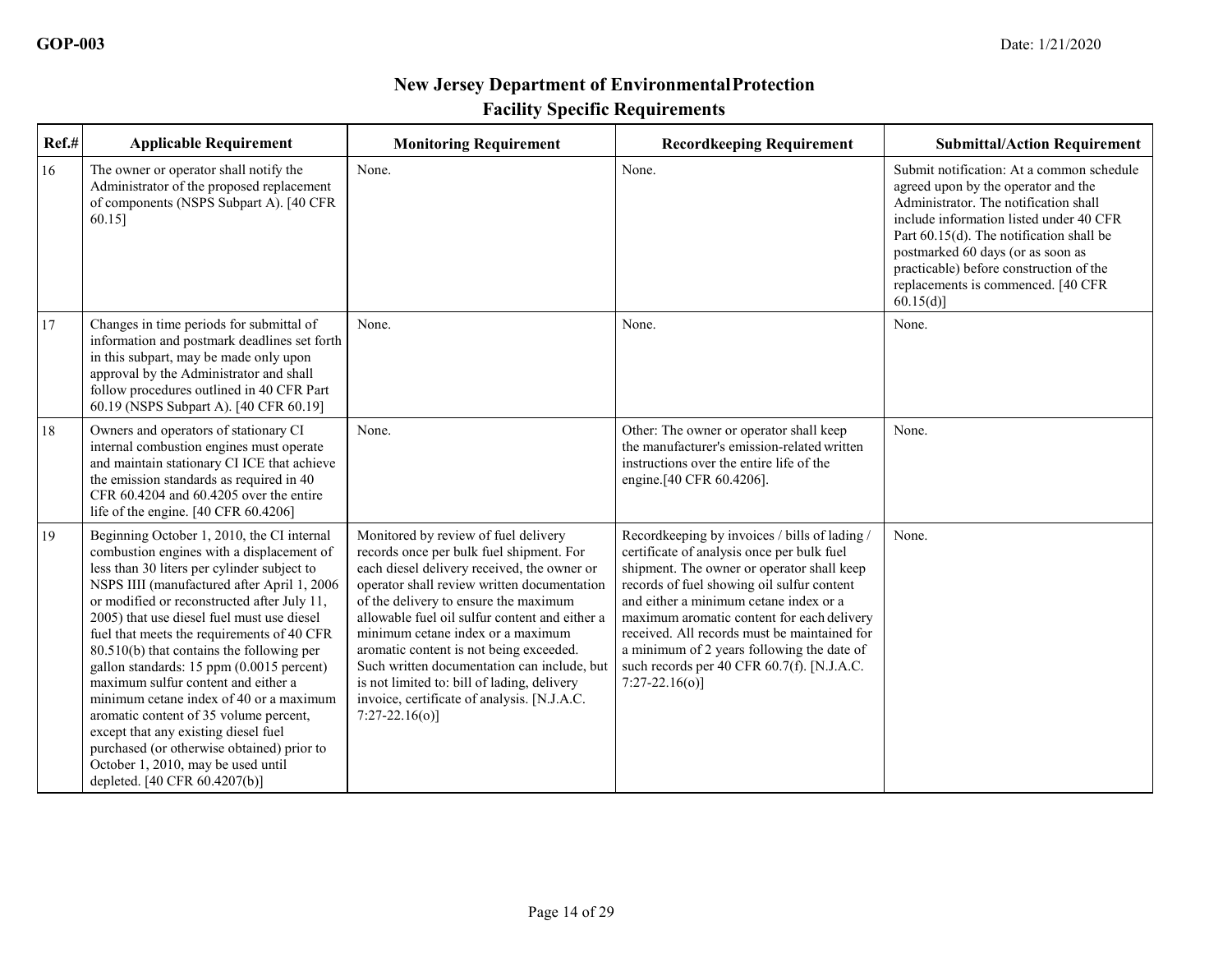| Ref.#  | <b>Applicable Requirement</b>                                                                                                                                                                                                                                                                                                                                                                                                                                                                                                                                                                                                                                                                                                        | <b>Monitoring Requirement</b>                                                                                                                                                                                                                                                                                           | <b>Recordkeeping Requirement</b>                                                                                                                                                                                                                                                                                                                                                                                                                                                                                                                                                                                                                                                                                                                                                                                                                                           | <b>Submittal/Action Requirement</b> |
|--------|--------------------------------------------------------------------------------------------------------------------------------------------------------------------------------------------------------------------------------------------------------------------------------------------------------------------------------------------------------------------------------------------------------------------------------------------------------------------------------------------------------------------------------------------------------------------------------------------------------------------------------------------------------------------------------------------------------------------------------------|-------------------------------------------------------------------------------------------------------------------------------------------------------------------------------------------------------------------------------------------------------------------------------------------------------------------------|----------------------------------------------------------------------------------------------------------------------------------------------------------------------------------------------------------------------------------------------------------------------------------------------------------------------------------------------------------------------------------------------------------------------------------------------------------------------------------------------------------------------------------------------------------------------------------------------------------------------------------------------------------------------------------------------------------------------------------------------------------------------------------------------------------------------------------------------------------------------------|-------------------------------------|
| $20\,$ | The owner or operator that must comply<br>with the emission standards specified in<br>NSPS IIII must operate and maintain the<br>stationary CI internal combustion engine<br>and control device, except as permitted<br>under 40 CFR $60.4211(g)$ , according to the<br>manufacturer's emission-related written<br>instructions. In addition, owners and<br>operators may only change emission-related<br>settings that are permitted by the<br>manufacturer. The owner or operator must<br>also meet the requirements of 40 CFR parts<br>89, 94 and/or 1068, as applicable (NSPS<br>Subpart IIII). [40 CFR 60.4211(a)]                                                                                                              | None.                                                                                                                                                                                                                                                                                                                   | Other: The owner or operator shall keep<br>the manufacturer's emission-related written<br>instructions.[40 CFR 60.4211].                                                                                                                                                                                                                                                                                                                                                                                                                                                                                                                                                                                                                                                                                                                                                   | None.                               |
| 21     | Emergency generators may be operated for<br>the purpose of maintenance checks and<br>readiness testing limited to 100 hours per<br>year, provided that those tests are<br>recommended by Federal, State, or local<br>government, the manufacturer, the vendor,<br>or the insurance company associated with<br>the engine. Anyone may petition the<br>Administrator for approval of additional<br>hours to be used for maintenance checks and<br>readiness testing, but a petition is not<br>required if the owner or operator maintains<br>records indicating that Federal, State, or<br>local standards require maintenance and<br>testing of emergency ICE beyond 100 hours<br>per year (NSPS Subpart IIII). [40 CFR<br>60.4211(f) | Monitored by hour/time monitor<br>continuously. The owner or operator of an<br>emergency stationary internal combustion<br>engine that does not meet the standards<br>applicable to non-emergency engines must<br>install a non-resettable hour meter prior to<br>startup of the engine. $[40 \text{ CFR } 60.4209(a)]$ | Recordkeeping by manual logging of<br>parameter or storing data in a computer data<br>system upon occurrence of event. The<br>owner or operator must record the time of<br>operation of the emergency engine and the<br>reason the engine was in operation during<br>that time. Starting with the model year 2011,<br>2012, or 2013, depending on the maximum<br>engine power as provided in Table 5 in<br>NSPS IIII, the owner or operator must keep<br>records of the operation of the engine in<br>emergency and non-emergency service that<br>are recorded through the non-resettable hour<br>meter if the emergency engine does not meet<br>the standards in 40 CFR 60.4204, applicable<br>to non-emergency engines, in the applicable<br>model year. The emergency engine must<br>comply with the labeling requirements in 40<br>CFR 60.4210(f). [40 CFR 60.4214(b)] | None.                               |
| 22     | A new or reconstructed stationary RICE<br>located at an area HAP source must meet the<br>requirements of 40 CFR 63 by meeting the<br>requirements of 40 CFR 60 subpart IIII, for<br>compression ignition engines or 40 CFR 60<br>subpart JJJJ, for spark ignition engines. No<br>further requirements apply for such engines<br>under 40 CFR 63. (MACT ZZZZ) [40 CFR<br>63.6590(c)                                                                                                                                                                                                                                                                                                                                                   | Other: Comply with all applicable<br>provisions at NSPS IIII. [40 CFR 63].                                                                                                                                                                                                                                              | Other: Comply with all applicable<br>provisions at NSPS IIII. [40 CFR 63].                                                                                                                                                                                                                                                                                                                                                                                                                                                                                                                                                                                                                                                                                                                                                                                                 | None.                               |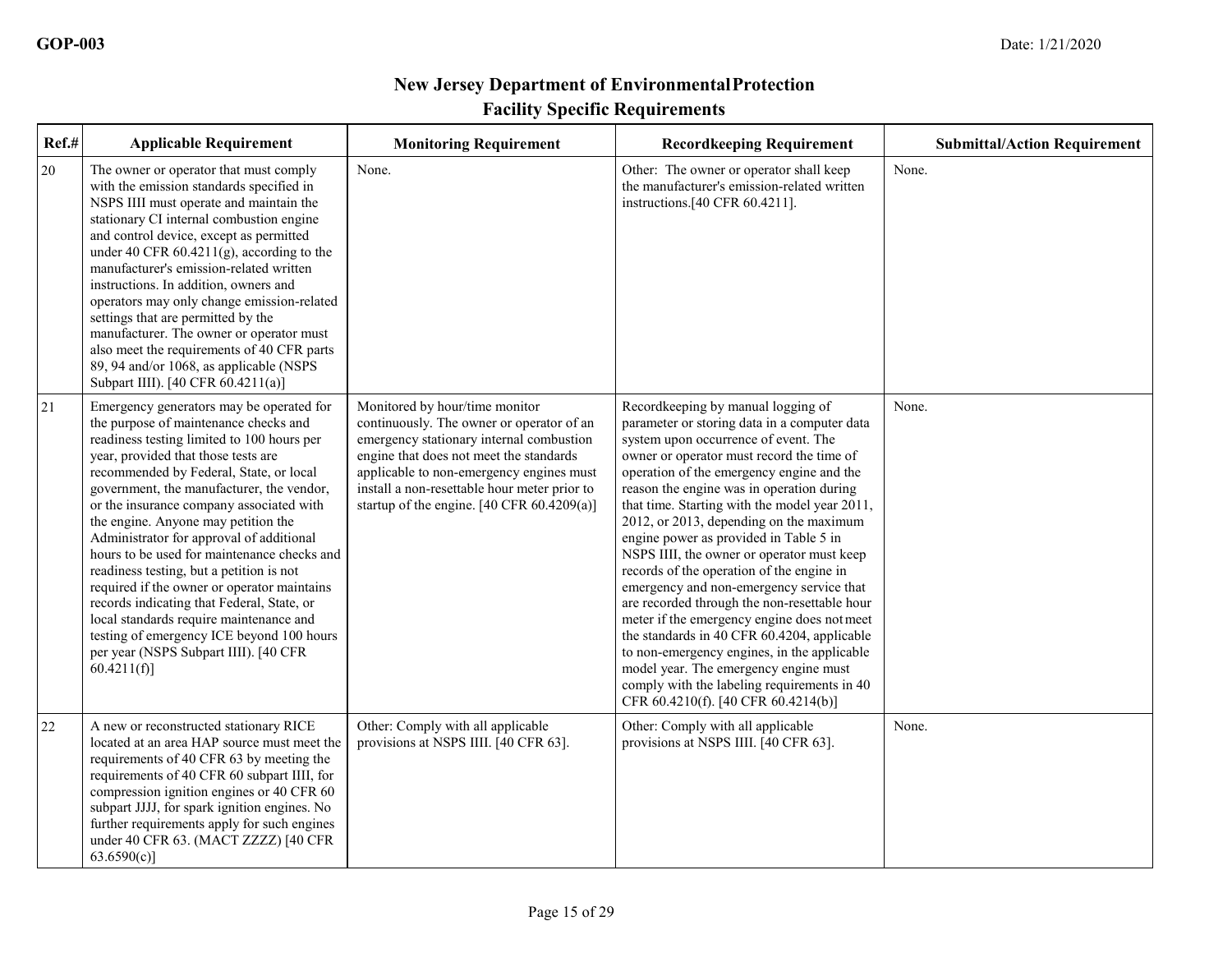**Emission Unit: Emergency Generator complying with NSPS Subpart IIII Emissions Standards** 

**Operating Scenario: Emergency CI Engine 75 <= kW < 130 (100 <= HP < 175), 2007 model year or later** 

| Ref.#          | <b>Applicable Requirement</b>                                                                                                                                                                                                                                                                                                                                                                                                                                                                                                                                                                                      | <b>Monitoring Requirement</b> | <b>Recordkeeping Requirement</b>                                                                                                                                                                                                                                                                                                                                                                                                                                                                                                                                                                                                                                                                                       | <b>Submittal/Action Requirement</b> |
|----------------|--------------------------------------------------------------------------------------------------------------------------------------------------------------------------------------------------------------------------------------------------------------------------------------------------------------------------------------------------------------------------------------------------------------------------------------------------------------------------------------------------------------------------------------------------------------------------------------------------------------------|-------------------------------|------------------------------------------------------------------------------------------------------------------------------------------------------------------------------------------------------------------------------------------------------------------------------------------------------------------------------------------------------------------------------------------------------------------------------------------------------------------------------------------------------------------------------------------------------------------------------------------------------------------------------------------------------------------------------------------------------------------------|-------------------------------------|
| $\mathbf{1}$   | The owner or operator of a 2007 model year<br>and later emergency generator with a<br>displacement of < 10 liters per cylinder and<br>a maximum engine power $>= 37$ kW (HP $>=$<br>50) and no greater than 3,000HP ( $\leq$ 2,237<br>kW) must comply with the certification<br>emissions standards in 40 CFR 89.112 and<br>smoke standards in 40 CFR 89.113 for the<br>same model year and maximum engine<br>power as follows: NMHC + $NOx \le 4$<br>$g/kW-hr$ , CO <= 5 $g/kW-hr$ , PM <= 0.3<br>g/kW-hr, weighted average emissions as<br>defined in 40 CFR 89.404. (NSPS Subpart<br>IIII). [40 CFR 60.4205(b)] | None.                         | Other: The owner or operator of a 2007<br>model year or later engine must keep<br>manufacturer certification showing<br>compliance with the applicable emission<br>standards, for the same model year and<br>maximum engine power. [40 CFR 60.4211].                                                                                                                                                                                                                                                                                                                                                                                                                                                                   | None.                               |
| $\overline{2}$ | The owner or operator of a 2007 model year<br>and later stationary CI internal combustion<br>engine complying with the emission<br>standards specified in 40 CFR 60.4205(b),<br>must comply by purchasing an engine<br>certified to the emission standards in 40<br>CFR 60.4205(b), for the same model year<br>and maximum engine power. The engine<br>must be installed and configured according<br>to the manufacturer's emission-related<br>specifications (NSPS Subpart IIII). [40 CFR<br>60.4211(c)                                                                                                           | None.                         | Other: The owner or operator must keep<br>documentation from the manufacturer, for<br>the life of the equipment, that the engine is<br>certified to meet the emission standards as<br>applicable, for the same model year and<br>maximum engine power. If the engine and<br>control device is not installed, configured,<br>operated, and maintained according to the<br>manufacturer's emission-related written<br>instructions, or emission-related settings are<br>changed in a way that is not permitted by the<br>manufacturer, the owner or operator must<br>demonstrate compliance as prescribed at 40<br>CFR $60.4211(g)(1)$ , (2) or (3) depending on<br>the maximum engine power. [40 CFR<br>$60.4211(c)$ ]. | None.                               |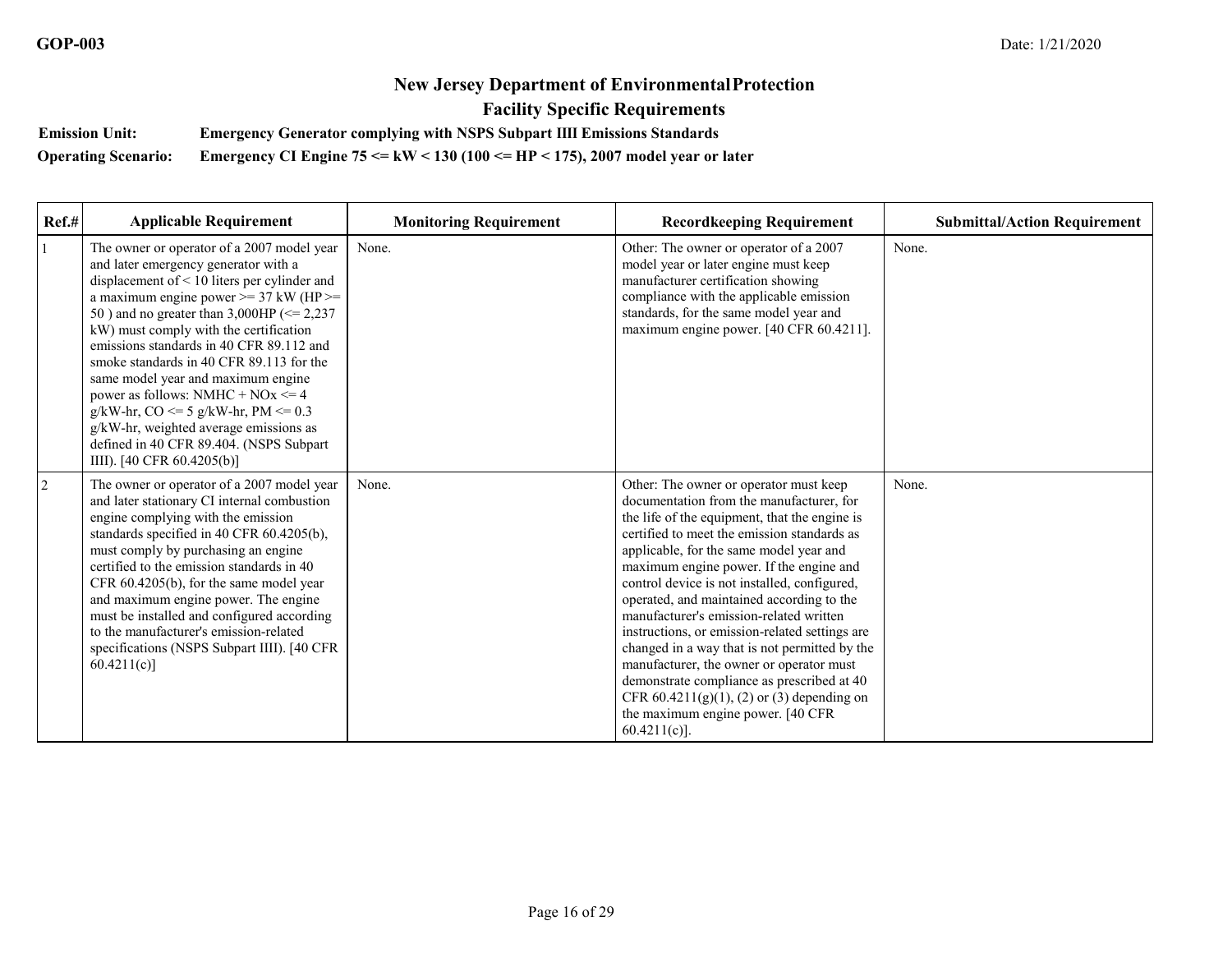| Ref.# | <b>Applicable Requirement</b>                                                                                                                                                                                                                                                                                                                                                                                                                                                                                                                                                                                                                                                                                                                                                                                                                                                                                                                      | <b>Monitoring Requirement</b> | <b>Recordkeeping Requirement</b>                                                                                                                                                                                                                                                                        | <b>Submittal/Action Requirement</b> |
|-------|----------------------------------------------------------------------------------------------------------------------------------------------------------------------------------------------------------------------------------------------------------------------------------------------------------------------------------------------------------------------------------------------------------------------------------------------------------------------------------------------------------------------------------------------------------------------------------------------------------------------------------------------------------------------------------------------------------------------------------------------------------------------------------------------------------------------------------------------------------------------------------------------------------------------------------------------------|-------------------------------|---------------------------------------------------------------------------------------------------------------------------------------------------------------------------------------------------------------------------------------------------------------------------------------------------------|-------------------------------------|
| 3     | The Permittee shall comply with the hourly<br>emission rates in Table 3 of the General<br>Operating Permit Registration Form for the<br>following air contaminants (NOx, VOC,<br>CO, SO2, TSP and PM-10), except for<br>emission rates that are below reporting<br>threshold of $0.05$ lb/hr in Appendix to<br>N.J.A.C. 7:27-22. The hourly emission rates<br>are based on the information entered by the<br>Permittee in Table 2 of the Registration<br>Form, including maximum engine power<br>(kW); maximum engine power (HP);<br>maximum liquid fuel consumption<br>(gallons/hour); VOC, NOx, CO, TSP and<br>PM10 emissions $(g/HP-hr)$ ; and the annual<br>hours for normal testing and maintenance<br>(Hours/year). SO2 emissions are based on a<br>maximum allowable sulfur content in No. 2<br>fuel oil, diesel fuel or kerosene, of less than<br>or equal to 0.0015 percent (15 parts per<br>million) by weight. [N.J.A.C. 7:27-22.16(a)] | None.                         | Other: The Permittee shall keep the<br>completed Registration Form, showing the<br>hourly emission rates calculated as<br>prescribed on the Registration Form, for the<br>duration of the General Operating Permit<br>and make it available to the Department<br>upon request.[N.J.A.C. 7:27-22.16(o)]. | None.                               |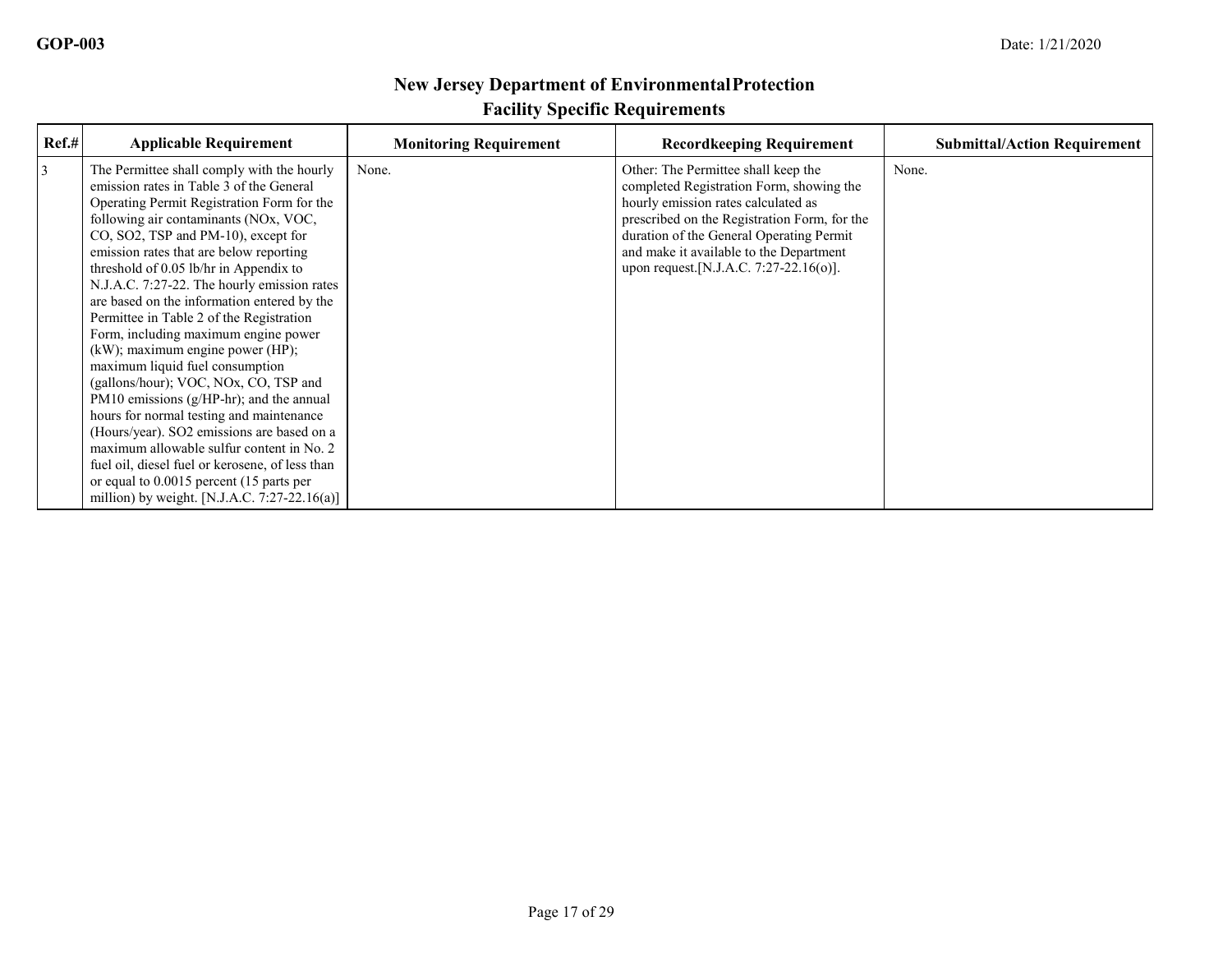**Emission Unit: Emergency Generator complying with NSPS Subpart IIII Emissions Standards** 

**Operating Scenario: Emergency CI Engine 130 <= kW < 560 (175 <= HP < 750), 2007 model year or later** 

| $Ref.$ #       | <b>Applicable Requirement</b>                                                                                                                                                                                                                                                                                                                                                                                                                                                                                                                                                                                            | <b>Monitoring Requirement</b> | <b>Recordkeeping Requirement</b>                                                                                                                                                                                                                                                                                                                                                                                                                                                                                                                                                                                                                                                                                       | <b>Submittal/Action Requirement</b> |
|----------------|--------------------------------------------------------------------------------------------------------------------------------------------------------------------------------------------------------------------------------------------------------------------------------------------------------------------------------------------------------------------------------------------------------------------------------------------------------------------------------------------------------------------------------------------------------------------------------------------------------------------------|-------------------------------|------------------------------------------------------------------------------------------------------------------------------------------------------------------------------------------------------------------------------------------------------------------------------------------------------------------------------------------------------------------------------------------------------------------------------------------------------------------------------------------------------------------------------------------------------------------------------------------------------------------------------------------------------------------------------------------------------------------------|-------------------------------------|
|                | The owner or operator of a 2007 model year<br>and later emergency generator with a<br>displacement of < 10 liters per cylinder and<br>a maximum engine power $\geq$ 37 kW (HP $\geq$<br>50) and no greater than 3,000HP ( $\leq$ 2,237<br>kW) must comply with the certification<br>emissions standards in 40 CFR 89.112 and<br>smoke standards in 40 CFR 89.113 for the<br>same model year and maximum engine<br>power as follows: NMHC + $NOx \le 4$<br>$g/kW-hr$ , CO <= 3.5 $g/kW-hr$ , PM <= 0.2<br>g/kW-hr, weighted average emissions as<br>defined in 40 CFR 89.404. (NSPS Subpart<br>IIII). [40 CFR 60.4205(b)] | None.                         | Other: The owner or operator of a 2007<br>model year or later engine must keep<br>manufacturer certification showing<br>compliance with the applicable emission<br>standards, for the same model year and<br>maximum engine power. [40 CFR 60.4211].                                                                                                                                                                                                                                                                                                                                                                                                                                                                   | None.                               |
| $\overline{2}$ | The owner or operator of a 2007 model year<br>and later stationary CI internal combustion<br>engine complying with the emission<br>standards specified in 40 CFR 60.4205(b),<br>must comply by purchasing an engine<br>certified to the emission standards in 40<br>CFR 60.4205(b), for the same model year<br>and maximum engine power. The engine<br>must be installed and configured according<br>to the manufacturer's emission-related<br>specifications (NSPS Subpart IIII). [40 CFR<br>60.4211(c)                                                                                                                 | None.                         | Other: The owner or operator must keep<br>documentation from the manufacturer, for<br>the life of the equipment, that the engine is<br>certified to meet the emission standards as<br>applicable, for the same model year and<br>maximum engine power. If the engine and<br>control device is not installed, configured,<br>operated, and maintained according to the<br>manufacturer's emission-related written<br>instructions, or emission-related settings are<br>changed in a way that is not permitted by the<br>manufacturer, the owner or operator must<br>demonstrate compliance as prescribed at 40<br>CFR $60.4211(g)(1)$ , (2) or (3) depending on<br>the maximum engine power. [40 CFR<br>$60.4211(c)$ ]. | None.                               |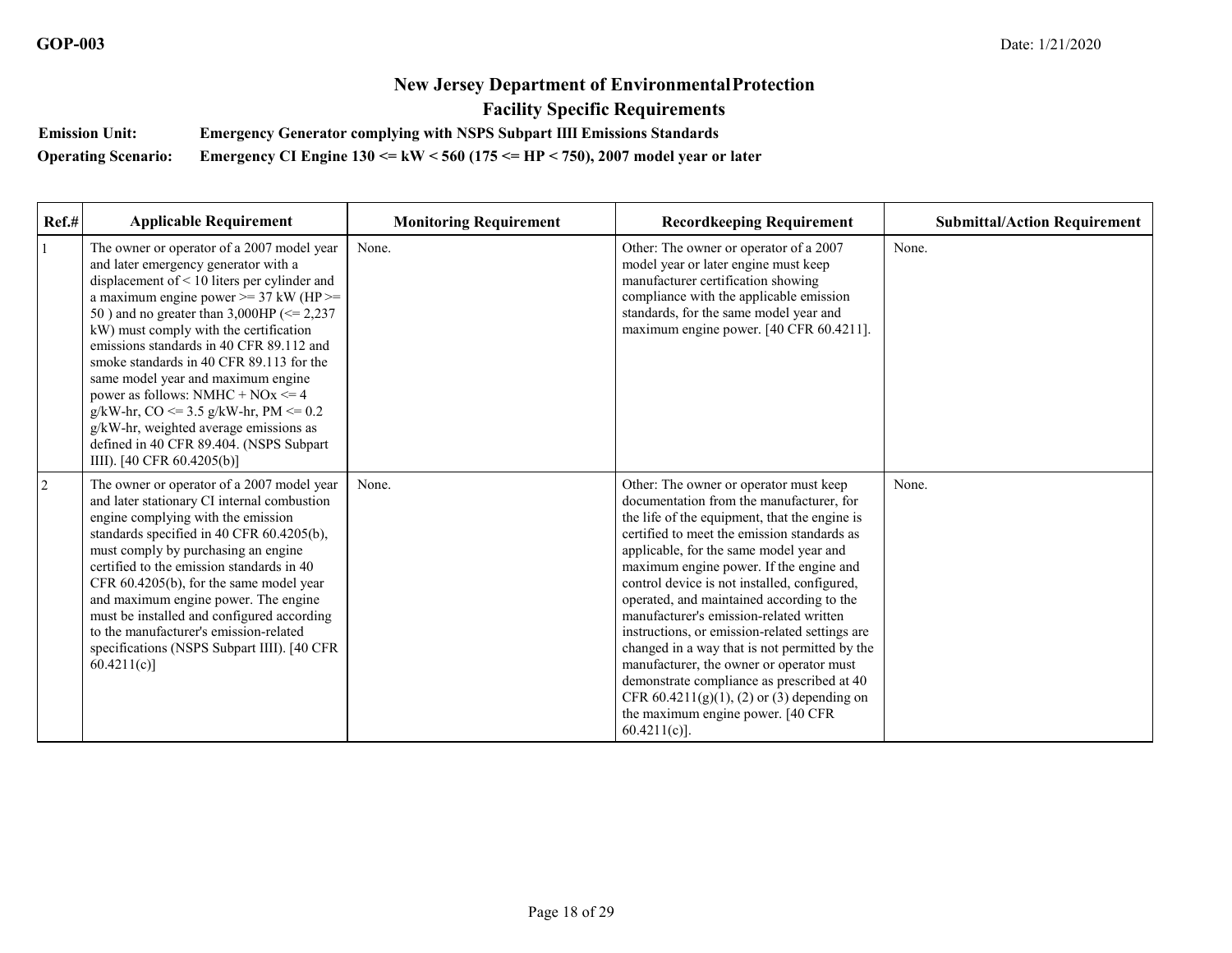| Ref.# | <b>Applicable Requirement</b>                                                                                                                                                                                                                                                                                                                                                                                                                                                                                                                                                                                                                                                                                                                                                                                                                                                                                                                      | <b>Monitoring Requirement</b> | <b>Recordkeeping Requirement</b>                                                                                                                                                                                                                                                                        | <b>Submittal/Action Requirement</b> |
|-------|----------------------------------------------------------------------------------------------------------------------------------------------------------------------------------------------------------------------------------------------------------------------------------------------------------------------------------------------------------------------------------------------------------------------------------------------------------------------------------------------------------------------------------------------------------------------------------------------------------------------------------------------------------------------------------------------------------------------------------------------------------------------------------------------------------------------------------------------------------------------------------------------------------------------------------------------------|-------------------------------|---------------------------------------------------------------------------------------------------------------------------------------------------------------------------------------------------------------------------------------------------------------------------------------------------------|-------------------------------------|
| 3     | The Permittee shall comply with the hourly<br>emission rates in Table 3 of the General<br>Operating Permit Registration Form for the<br>following air contaminants (NOx, VOC,<br>CO, SO2, TSP and PM-10), except for<br>emission rates that are below reporting<br>threshold of $0.05$ lb/hr in Appendix to<br>N.J.A.C. 7:27-22. The hourly emission rates<br>are based on the information entered by the<br>Permittee in Table 2 of the Registration<br>Form, including maximum engine power<br>(kW); maximum engine power (HP);<br>maximum liquid fuel consumption<br>(gallons/hour); VOC, NOx, CO, TSP and<br>PM10 emissions $(g/HP-hr)$ ; and the annual<br>hours for normal testing and maintenance<br>(Hours/year). SO2 emissions are based on a<br>maximum allowable sulfur content in No. 2<br>fuel oil, diesel fuel or kerosene, of less than<br>or equal to 0.0015 percent (15 parts per<br>million) by weight. [N.J.A.C. 7:27-22.16(a)] | None.                         | Other: The Permittee shall keep the<br>completed Registration Form, showing the<br>hourly emission rates calculated as<br>prescribed on the Registration Form, for the<br>duration of the General Operating Permit<br>and make it available to the Department<br>upon request.[N.J.A.C. 7:27-22.16(o)]. | None.                               |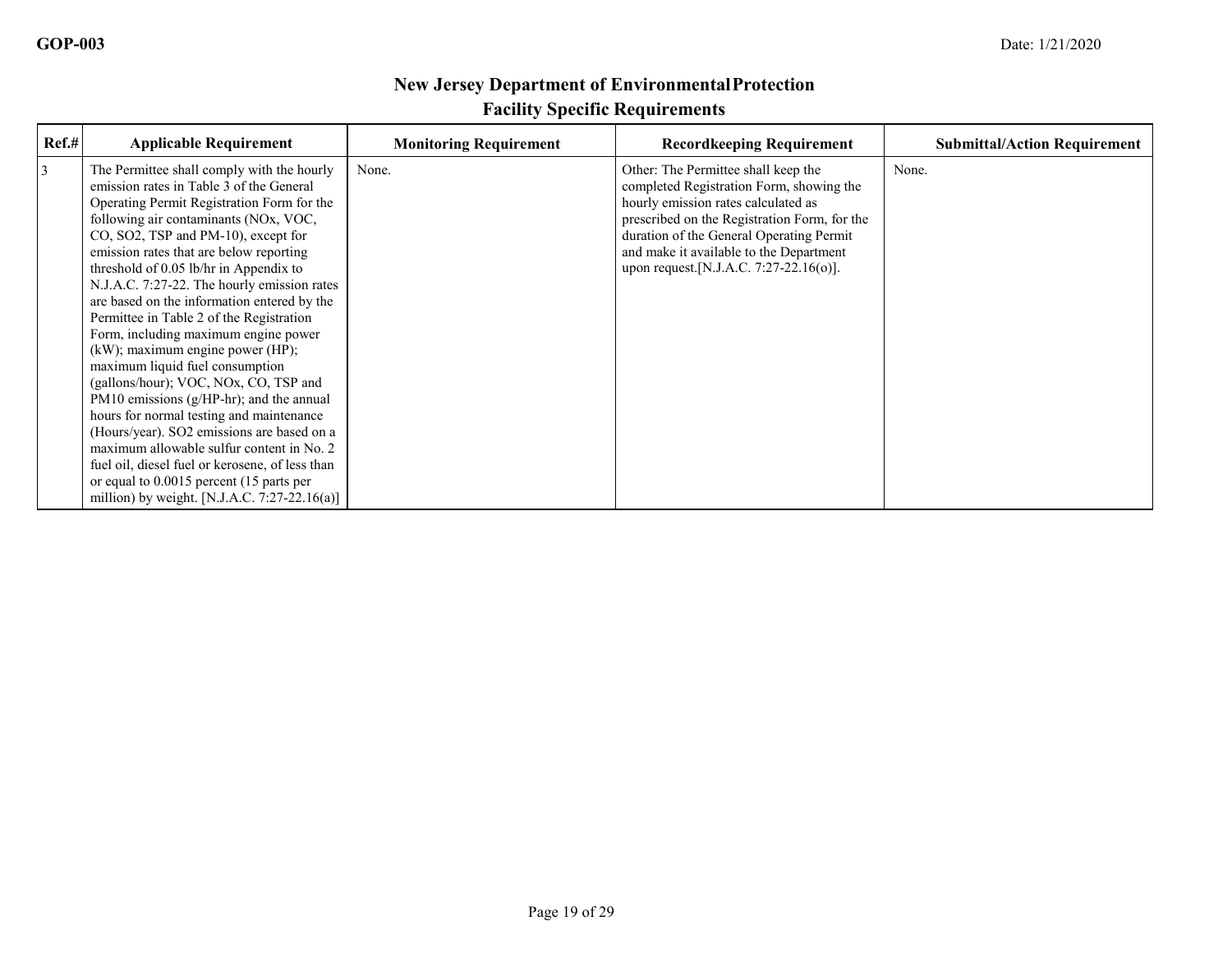**Emission Unit: Emergency Generator complying with NSPS Subpart IIII Emissions Standards** 

**Operating Scenario: Emergency CI Engine 560 <= kW <= 2237 (750 <= HP <= 3000), 2007 model year or later** 

| Ref.#          | <b>Applicable Requirement</b>                                                                                                                                                                                                                                                                                                                                                                                                                                                                                                                                                                                               | <b>Monitoring Requirement</b> | <b>Recordkeeping Requirement</b>                                                                                                                                                                                                                                                                                                                                                                                                                                                                                                                                                                                                                                                                                       | <b>Submittal/Action Requirement</b> |
|----------------|-----------------------------------------------------------------------------------------------------------------------------------------------------------------------------------------------------------------------------------------------------------------------------------------------------------------------------------------------------------------------------------------------------------------------------------------------------------------------------------------------------------------------------------------------------------------------------------------------------------------------------|-------------------------------|------------------------------------------------------------------------------------------------------------------------------------------------------------------------------------------------------------------------------------------------------------------------------------------------------------------------------------------------------------------------------------------------------------------------------------------------------------------------------------------------------------------------------------------------------------------------------------------------------------------------------------------------------------------------------------------------------------------------|-------------------------------------|
| 1              | The owner or operator of a 2007 model year<br>and later emergency generator with a<br>displacement of < 10 liters per cylinder and<br>a maximum engine power $\geq$ 37 kW (HP $\geq$<br>50 ) and no greater than 3,000HP ( $\leq$ 2,237<br>kW) must comply with the certification<br>emissions standards in 40 CFR 89.112 and<br>smoke standards in 40 CFR 89.113 for the<br>same model year and maximum engine<br>power as follows: NMHC + $NOx \le 6.4$<br>$g/kW-hr$ , CO <= 3.5 $g/kW-hr$ , PM <= 0.2<br>g/kW-hr, weighted average emissions as<br>defined in 40 CFR 89.404. (NSPS Subpart<br>IIII). [40 CFR 60.4205(b)] | None.                         | Other: The owner or operator of a 2007<br>model year or later engine must keep<br>manufacturer certification showing<br>compliance with the applicable emission<br>standards, for the same model year and<br>maximum engine power. [40 CFR 60.4211].                                                                                                                                                                                                                                                                                                                                                                                                                                                                   | None.                               |
| $\overline{2}$ | The owner or operator of a 2007 model year<br>and later stationary CI internal combustion<br>engine complying with the emission<br>standards specified in 40 CFR 60.4205(b),<br>must comply by purchasing an engine<br>certified to the emission standards in 40<br>CFR 60.4205(b), for the same model year<br>and maximum engine power. The engine<br>must be installed and configured according<br>to the manufacturer's emission-related<br>specifications (NSPS Subpart IIII). [40 CFR<br>60.4211(c)                                                                                                                    | None.                         | Other: The owner or operator must keep<br>documentation from the manufacturer, for<br>the life of the equipment, that the engine is<br>certified to meet the emission standards as<br>applicable, for the same model year and<br>maximum engine power. If the engine and<br>control device is not installed, configured,<br>operated, and maintained according to the<br>manufacturer's emission-related written<br>instructions, or emission-related settings are<br>changed in a way that is not permitted by the<br>manufacturer, the owner or operator must<br>demonstrate compliance as prescribed at 40<br>CFR $60.4211(g)(1)$ , (2) or (3) depending on<br>the maximum engine power. [40 CFR<br>$60.4211(c)$ ]. | None.                               |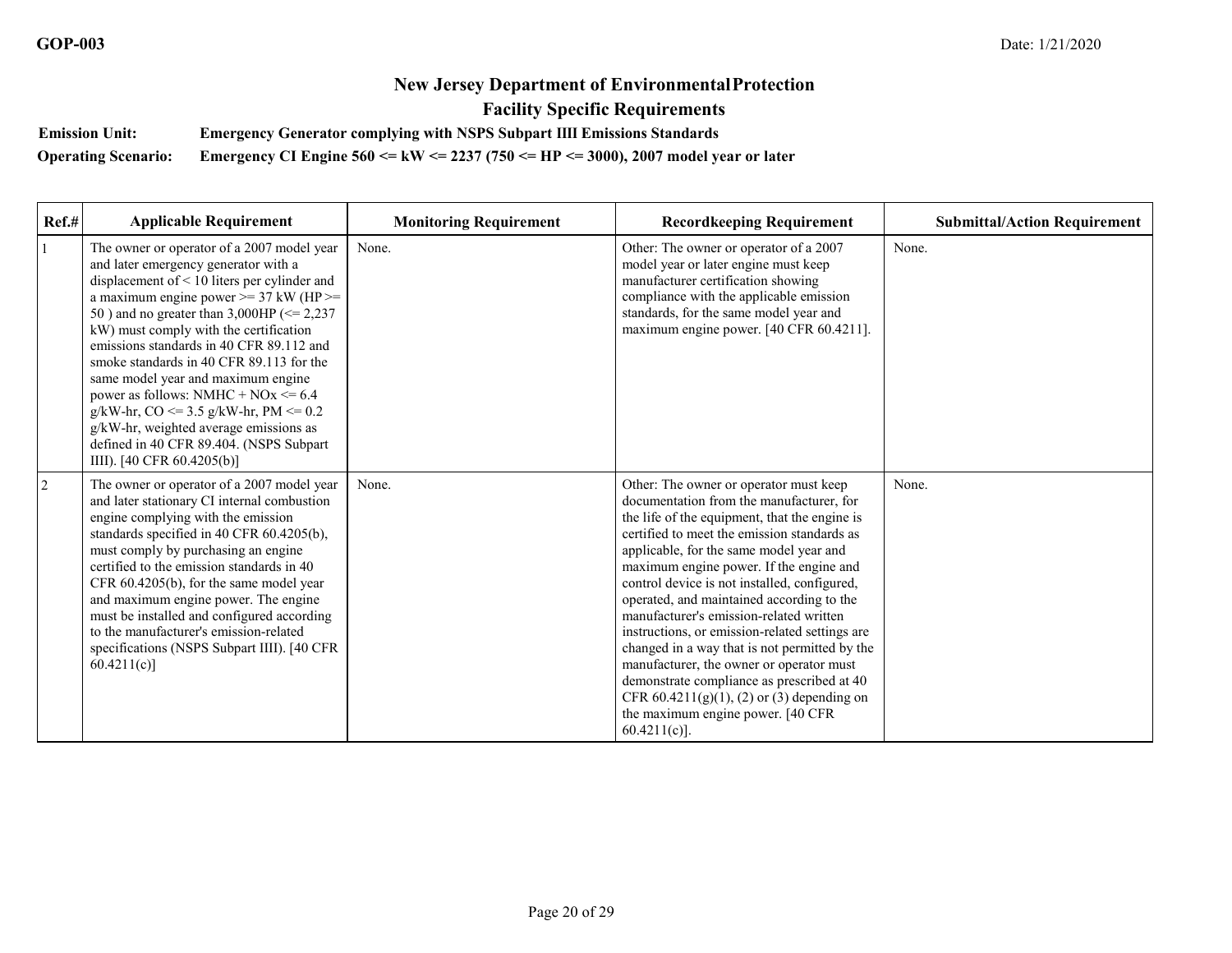| Ref.# | <b>Applicable Requirement</b>                                                                                                                                                                                                                                                                                                                                                                                                                                                                                                                                                                                                                                                                                                                                                                                                                                                                                                                    | <b>Monitoring Requirement</b> | <b>Recordkeeping Requirement</b>                                                                                                                                                                                                                                                                         | <b>Submittal/Action Requirement</b> |
|-------|--------------------------------------------------------------------------------------------------------------------------------------------------------------------------------------------------------------------------------------------------------------------------------------------------------------------------------------------------------------------------------------------------------------------------------------------------------------------------------------------------------------------------------------------------------------------------------------------------------------------------------------------------------------------------------------------------------------------------------------------------------------------------------------------------------------------------------------------------------------------------------------------------------------------------------------------------|-------------------------------|----------------------------------------------------------------------------------------------------------------------------------------------------------------------------------------------------------------------------------------------------------------------------------------------------------|-------------------------------------|
| 3     | The Permittee shall comply with the hourly<br>emission rates in Table 3 of the General<br>Operating Permit Registration Form for the<br>following air contaminants (NOx, VOC,<br>CO, SO2, TSP and PM-10), except for<br>emission rates that are below reporting<br>threshold of 0.05 lb/hr in Appendix to<br>N.J.A.C. 7:27-22. The hourly emission rates<br>are based on the information entered by the<br>Permittee in Table 2 of the Registration<br>Form, including maximum engine power<br>(kW); maximum engine power (HP);<br>maximum liquid fuel consumption<br>(gallons/hour); VOC, NOx, CO, TSP and<br>PM10 emissions $(g/HP-hr)$ ; and the annual<br>hours for normal testing and maintenance<br>(Hours/year). SO2 emissions are based on a<br>maximum allowable sulfur content in No. 2<br>fuel oil, diesel fuel or kerosene, of less than<br>or equal to 0.0015 percent (15 parts per<br>million) by weight. [N.J.A.C. 7:27-22.16(a)] | None.                         | Other: The Permittee shall keep the<br>completed Registration Form, showing the<br>hourly emission rates calculated as<br>prescribed on the Registration Form, for the<br>duration of the General Operating Permit<br>and make it available to the Department<br>upon request. [N.J.A.C. 7:27-22.16(o)]. | None.                               |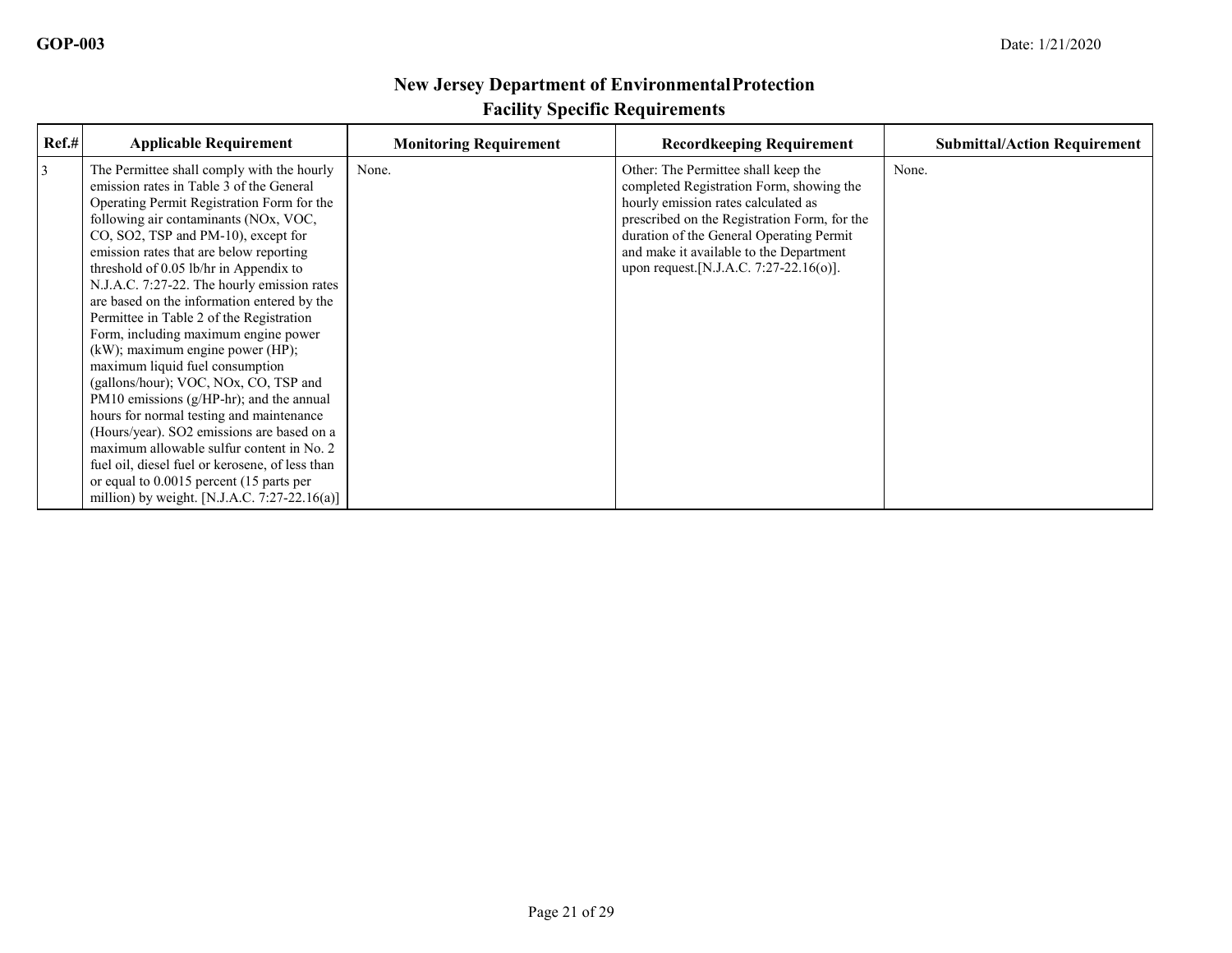**Emission Unit: EmergencyGenerator complyingwithNSPSSubpartIIIIEmissions Standards** 

**Operating Scenario: Emergency CI Engine kW > 2237 ( HP > 3000), 2011 model year or later** 

| Ref.#          | <b>Applicable Requirement</b>                                                                                                                                                                                                                                                                                                                                                                                                                                                                                                                                                          | <b>Monitoring Requirement</b> | <b>Recordkeeping Requirement</b>                                                                                                                                                                                                                                                                                                                                                                                                                                                                                                                                                                                                                                                                                        | <b>Submittal/Action Requirement</b> |
|----------------|----------------------------------------------------------------------------------------------------------------------------------------------------------------------------------------------------------------------------------------------------------------------------------------------------------------------------------------------------------------------------------------------------------------------------------------------------------------------------------------------------------------------------------------------------------------------------------------|-------------------------------|-------------------------------------------------------------------------------------------------------------------------------------------------------------------------------------------------------------------------------------------------------------------------------------------------------------------------------------------------------------------------------------------------------------------------------------------------------------------------------------------------------------------------------------------------------------------------------------------------------------------------------------------------------------------------------------------------------------------------|-------------------------------------|
| $\mathbf{1}$   | The owner or operator of a 2011 model year<br>and later emergency generator with the<br>maximum engine power $> 3,000$ HP $($<br>2,237 kW) and a displacement of $<$ 10 liters<br>per cylinder must comply with the<br>certification emissions standards in 40 CFR<br>89.112 and smoke standards in 40 CFR<br>89.113 for the same model year and same<br>maximum engine power as follows: NMHC<br>+ NOx <= 4.8 g/kW-hr, CO <= $2.6$<br>$g/kW-hr$ , PM <= 0.15 $g/kW-hr$ , weighted<br>average emissions as defined in 40 CFR<br>89.404. (NSPS Subpart IIII). [40 CFR<br>$60.4205(b)$ ] | None.                         | Other: The owner or operator of a 2007<br>model year or later engine must keep<br>manufacturer certification showing<br>compliance with the applicable emission<br>standards, for the same model year and<br>maximum engine power. [40 CFR 60.4211].                                                                                                                                                                                                                                                                                                                                                                                                                                                                    | None.                               |
| $\overline{2}$ | The owner or operator of a 2007 model year<br>and later stationary CI internal combustion<br>engine complying with the emission<br>standards specified in 40 CFR 60.4205(b),<br>must comply by purchasing an engine<br>certified to the emission standards in 40<br>CFR 60.4205(b), for the same model year<br>and maximum engine power. The engine<br>must be installed and configured according<br>to the manufacturer's emission-related<br>specifications (NSPS Subpart IIII). [40 CFR<br>60.4211(c)                                                                               | None.                         | Other: The owner or operator must keep<br>documentation from the manufacturer, for<br>the life of the equipment, that the engine is<br>certified to meet the emission standards as<br>applicable, for the same model year and<br>maximum engine power. If the engine and<br>control device is not installed, configured,<br>operated, and maintained according to the<br>manufacturer's emission-related written<br>instructions, or emission-related settings are<br>changed in a way that is not permitted by the<br>manufacturer, the owner or operator must<br>demonstrate compliance as prescribed at 40<br>CFR $60.4211(g)(1)$ , (2) or (3) depending on<br>the maximum engine power. [40 CFR]<br>$60.4211(c)$ ]. | None.                               |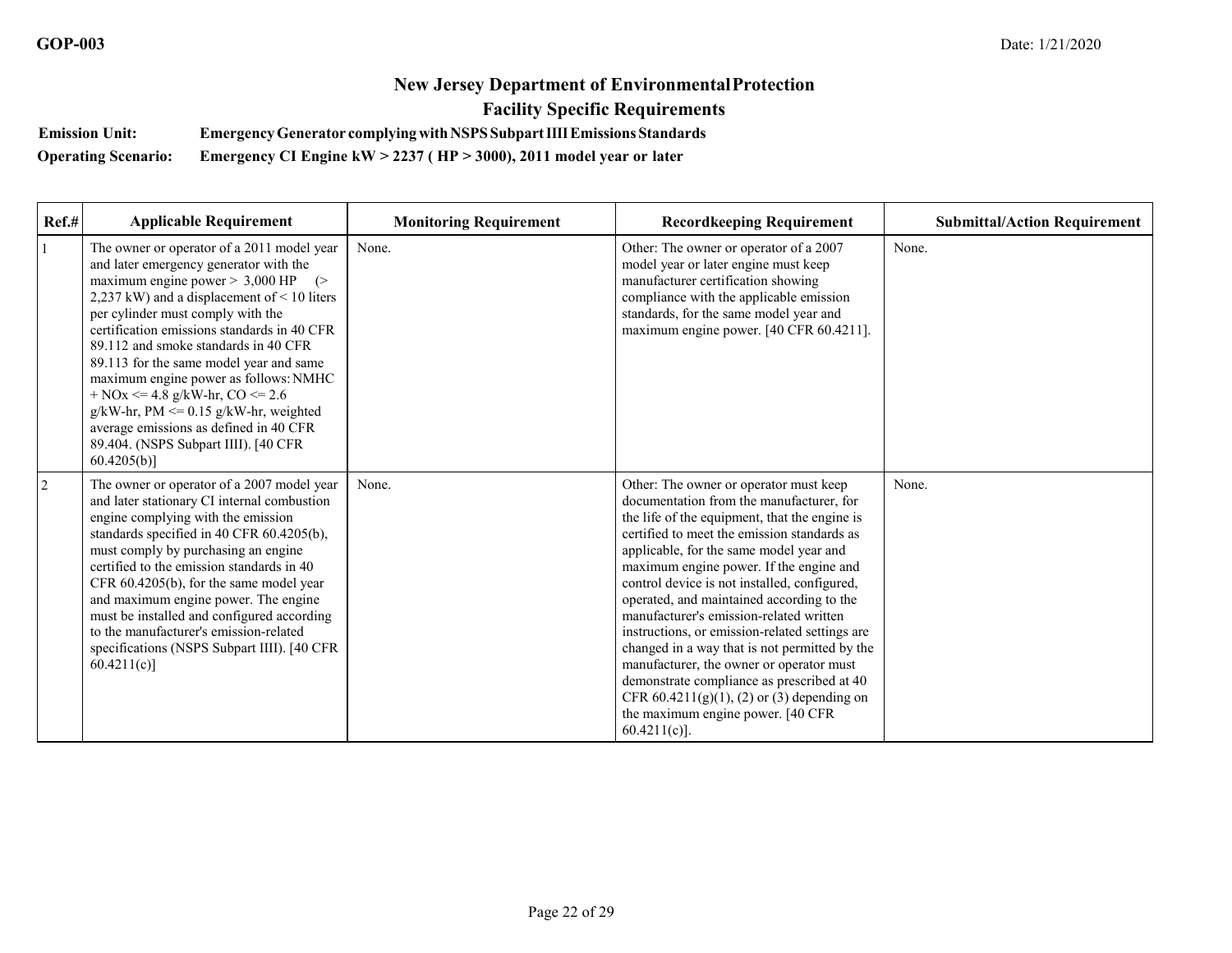| Ref.# | <b>Applicable Requirement</b>                                                                                                                                                                                                                                                                                                                                                                                                                                                                                                                                                                                                                                                                                                                                                                                                                                                                                                                    | <b>Monitoring Requirement</b> | <b>Recordkeeping Requirement</b>                                                                                                                                                                                                                                                                        | <b>Submittal/Action Requirement</b> |
|-------|--------------------------------------------------------------------------------------------------------------------------------------------------------------------------------------------------------------------------------------------------------------------------------------------------------------------------------------------------------------------------------------------------------------------------------------------------------------------------------------------------------------------------------------------------------------------------------------------------------------------------------------------------------------------------------------------------------------------------------------------------------------------------------------------------------------------------------------------------------------------------------------------------------------------------------------------------|-------------------------------|---------------------------------------------------------------------------------------------------------------------------------------------------------------------------------------------------------------------------------------------------------------------------------------------------------|-------------------------------------|
| 3     | The Permittee shall comply with the hourly<br>emission rates in Table 3 of the General<br>Operating Permit Registration Form for the<br>following air contaminants (NOx, VOC,<br>CO, SO2, TSP and PM-10), except for<br>emission rates that are below reporting<br>threshold of 0.05 lb/hr in Appendix to<br>N.J.A.C. 7:27-22. The hourly emission rates<br>are based on the information entered by the<br>Permittee in Table 2 of the Registration<br>Form, including maximum engine power<br>(kW); maximum engine power (HP);<br>maximum liquid fuel consumption<br>(gallons/hour); VOC, NOx, CO, TSP and<br>PM10 emissions $(g/HP-hr)$ ; and the annual<br>hours for normal testing and maintenance<br>(Hours/year). SO2 emissions are based on a<br>maximum allowable sulfur content in No. 2<br>fuel oil, diesel fuel or kerosene, of less than<br>or equal to 0.0015 percent (15 parts per<br>million) by weight. [N.J.A.C. 7:27-22.16(a)] | None.                         | Other: The Permittee shall keep the<br>completed Registration Form, showing the<br>hourly emission rates calculated as<br>prescribed on the Registration Form, for the<br>duration of the General Operating Permit<br>and make it available to the Department<br>upon request.[N.J.A.C. 7:27-22.16(o)]. | None.                               |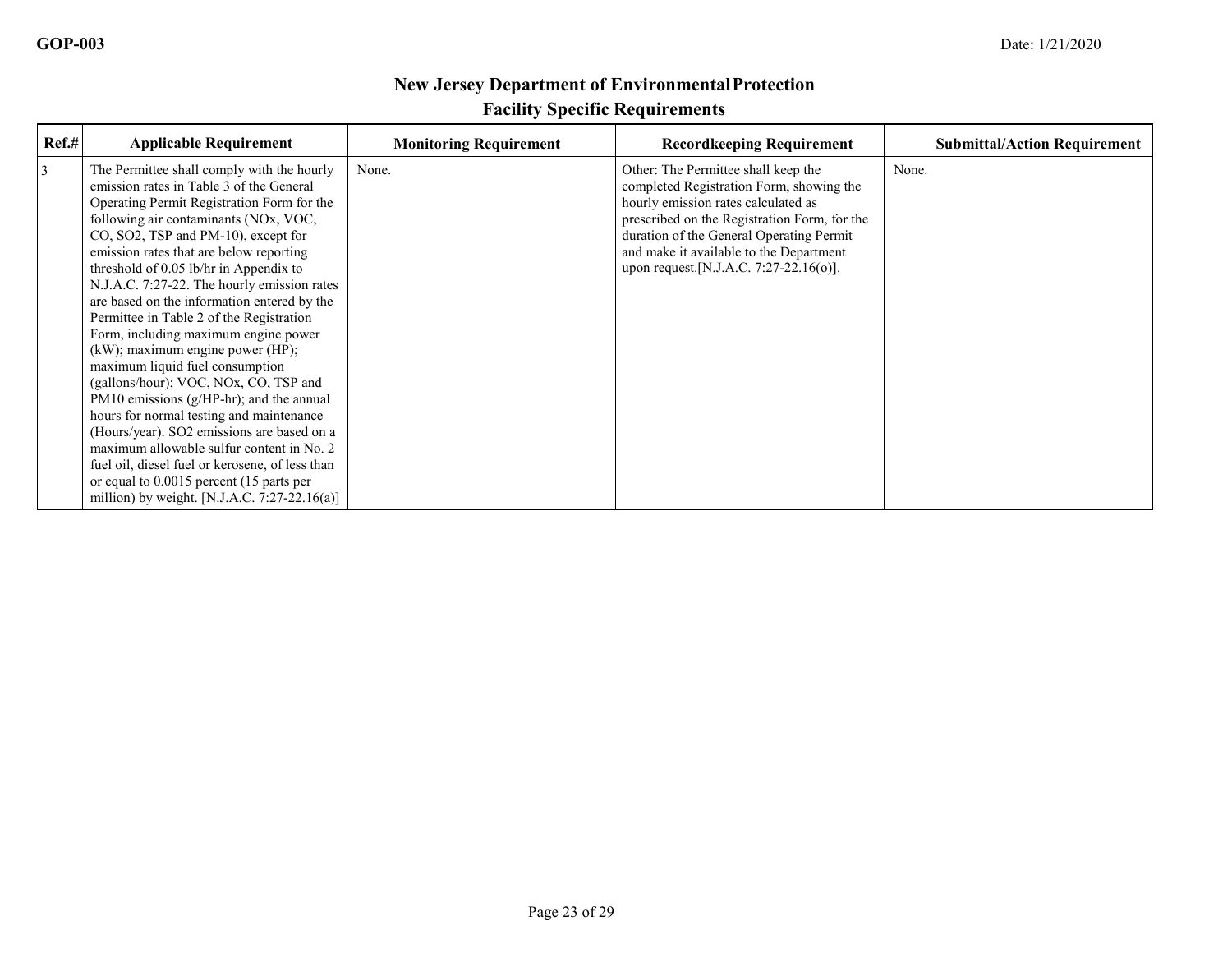**Emission Unit: Emergency Generator complying with NSPS Subpart IIII Emissions Standards** 

**Operating Scenario: Emergency Fire Pump 75 <= kW < 130 (100 <= HP < 175), 2010 model year or later**

| Ref.#          | <b>Applicable Requirement</b>                                                                                                                                                                                                                                                                                                                                                                                                                                                                                                                                                                             | <b>Monitoring Requirement</b> | <b>Recordkeeping Requirement</b>                                                                                                                                                                                                                                                                                                                                                                                                                                                                                                                                                                                                                    | <b>Submittal/Action Requirement</b> |
|----------------|-----------------------------------------------------------------------------------------------------------------------------------------------------------------------------------------------------------------------------------------------------------------------------------------------------------------------------------------------------------------------------------------------------------------------------------------------------------------------------------------------------------------------------------------------------------------------------------------------------------|-------------------------------|-----------------------------------------------------------------------------------------------------------------------------------------------------------------------------------------------------------------------------------------------------------------------------------------------------------------------------------------------------------------------------------------------------------------------------------------------------------------------------------------------------------------------------------------------------------------------------------------------------------------------------------------------------|-------------------------------------|
|                | The owner or operator of a fire pump engine<br>with a displacement of less than 30 liters per<br>cylinder must comply with the emissions<br>standards in table 4 to NSPS IIII for the<br>same model year and nameplate engine<br>power as follows: NMHC + $NOx \le 4$<br>$g/kW-hr$ , CO <= 5 $g/kW-hr$ , PM <= 0.3<br>g/kW-hr, weighted average emissions as<br>defined in 40 CFR 89.404. (NSPS Subpart<br>IIII). [40 CFR $60.4205(c)$ ]                                                                                                                                                                  | None.                         | Other: The owner or operator of a 2007<br>model year or later engine must keep<br>manufacturer certification showing<br>compliance with the applicable emission<br>standards, for the same model year and<br>maximum engine power.[40 CFR 60.4211].                                                                                                                                                                                                                                                                                                                                                                                                 | None.                               |
| $\overline{2}$ | The owner or operator of a fire pump engine<br>that was manufactured starting with or after<br>the model year that applies to the engine<br>power rating and a rated speed in table 3 to<br>NSPS IIII and must comply with the<br>emission standards in 40 CFR 60.4205(c),<br>must comply by purchasing an engine<br>certified to the emission standards in 40<br>CFR $60.4205(c)$ , for the same model year<br>and maximum engine power. The engine<br>must be installed and configured according<br>to the manufacturer's emission-related<br>specifications (NSPS Subpart IIII). [40 CFR<br>60.4211(c) | None.                         | Other: The owner or operator must keep<br>documentation from the manufacturer, for<br>the life of the equipment, that the engine is<br>certified to meet the emission standards. If<br>the engine and control device is not<br>installed, configured, operated, and<br>maintained according to the manufacturer's<br>emission-related written instructions, or<br>emission-related settings are changed in a<br>way that is not permitted by the<br>manufacturer, the owner or operator must<br>demonstrate compliance as prescribed at 40<br>CFR $60.4211(g)(1)$ , (2) or (3) depending on<br>the maximum engine power. [40 CFR<br>$60.4211(c)$ ]. | None.                               |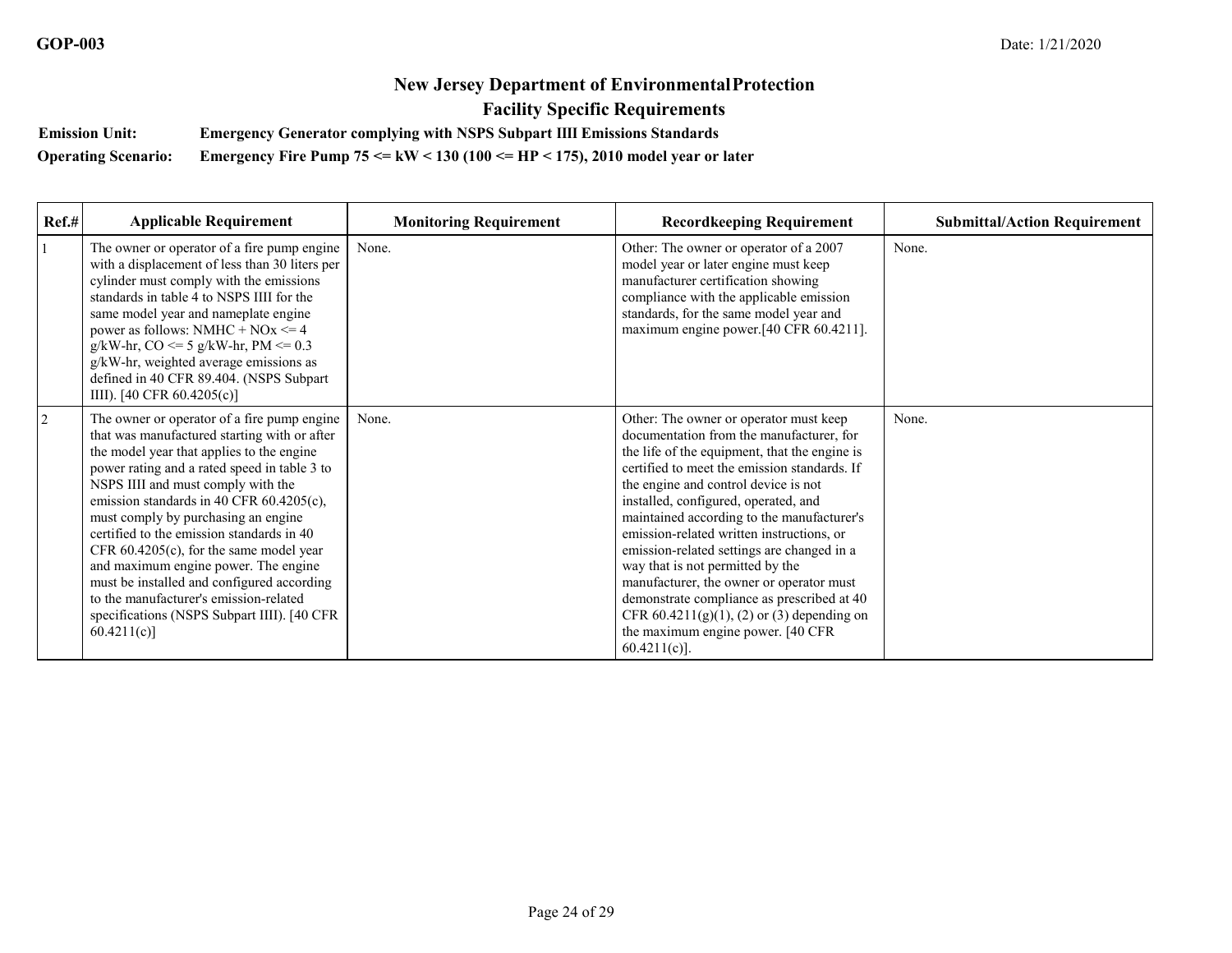| Ref.# | <b>Applicable Requirement</b>                                                                                                                                                                                                                                                                                                                                                                                                                                                                                                                                                                                                                                                                                                                                                                                                                                                                                                                    | <b>Monitoring Requirement</b> | <b>Recordkeeping Requirement</b>                                                                                                                                                                                                                                                                         | <b>Submittal/Action Requirement</b> |
|-------|--------------------------------------------------------------------------------------------------------------------------------------------------------------------------------------------------------------------------------------------------------------------------------------------------------------------------------------------------------------------------------------------------------------------------------------------------------------------------------------------------------------------------------------------------------------------------------------------------------------------------------------------------------------------------------------------------------------------------------------------------------------------------------------------------------------------------------------------------------------------------------------------------------------------------------------------------|-------------------------------|----------------------------------------------------------------------------------------------------------------------------------------------------------------------------------------------------------------------------------------------------------------------------------------------------------|-------------------------------------|
| 3     | The Permittee shall comply with the hourly<br>emission rates in Table 3 of the General<br>Operating Permit Registration Form for the<br>following air contaminants (NOx, VOC,<br>CO, SO2, TSP and PM-10), except for<br>emission rates that are below reporting<br>threshold of 0.05 lb/hr in Appendix to<br>N.J.A.C. 7:27-22. The hourly emission rates<br>are based on the information entered by the<br>Permittee in Table 2 of the Registration<br>Form, including maximum engine power<br>(kW); maximum engine power (HP);<br>maximum liquid fuel consumption<br>(gallons/hour); VOC, NOx, CO, TSP and<br>PM10 emissions $(g/HP-hr)$ ; and the annual<br>hours for normal testing and maintenance<br>(Hours/year). SO2 emissions are based on a<br>maximum allowable sulfur content in No. 2<br>fuel oil, diesel fuel or kerosene, of less than<br>or equal to 0.0015 percent (15 parts per<br>million) by weight. [N.J.A.C. 7:27-22.16(a)] | None.                         | Other: The Permittee shall keep the<br>completed Registration Form, showing the<br>hourly emission rates calculated as<br>prescribed on the Registration Form, for the<br>duration of the General Operating Permit<br>and make it available to the Department<br>upon request. [N.J.A.C. 7:27-22.16(o)]. | None.                               |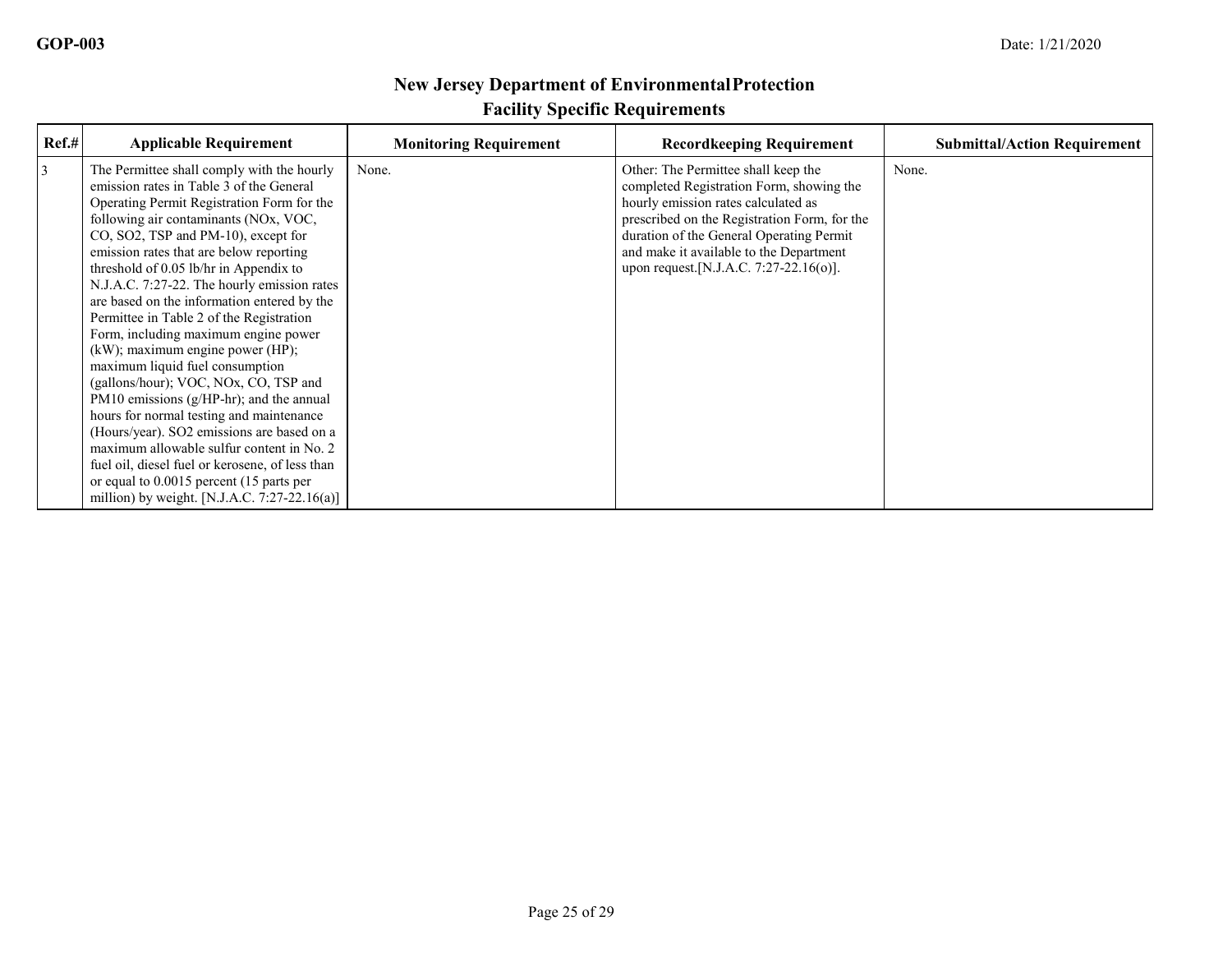**Emission Unit: Emergency Generator complying with NSPS Subpart IIII Emissions Standards** 

**Operating Scenario: Emergency Fire Pump 130 <= kW <= 560 (175 <= HP <= 750), 2009 model year or later** 

| Ref.#      | <b>Applicable Requirement</b>                                                                                                                                                                                                                                                                                                                                                                                                                                                                                                                                                                             | <b>Monitoring Requirement</b> | <b>Recordkeeping Requirement</b>                                                                                                                                                                                                                                                                                                                                                                                                                                                                                                                                                                                                                    | <b>Submittal/Action Requirement</b> |
|------------|-----------------------------------------------------------------------------------------------------------------------------------------------------------------------------------------------------------------------------------------------------------------------------------------------------------------------------------------------------------------------------------------------------------------------------------------------------------------------------------------------------------------------------------------------------------------------------------------------------------|-------------------------------|-----------------------------------------------------------------------------------------------------------------------------------------------------------------------------------------------------------------------------------------------------------------------------------------------------------------------------------------------------------------------------------------------------------------------------------------------------------------------------------------------------------------------------------------------------------------------------------------------------------------------------------------------------|-------------------------------------|
| 1          | The owner or operator of a fire pump engine<br>with a displacement of less than 30 liters per<br>cylinder must comply with the emissions<br>standards in table 4 to NSPS IIII for the<br>same model year and nameplate engine<br>power as follows: NMHC + $NOx \le 4$<br>$g/kW-hr$ , CO <= 3.5 $g/kW-hr$ , PM <= 0.2<br>g/kW-hr, weighted average emissions as<br>defined in 40 CFR 89.404. (NSPS Subpart<br>IIII). [40 CFR $60.4205(c)$ ]                                                                                                                                                                | None.                         | Other: The owner or operator of a 2007<br>model year or later engine must keep<br>manufacturer certification showing<br>compliance with the applicable emission<br>standards, for the same model year and<br>maximum engine power.[40 CFR 60.4211].                                                                                                                                                                                                                                                                                                                                                                                                 | None.                               |
| $\sqrt{2}$ | The owner or operator of a fire pump engine<br>that was manufactured starting with or after<br>the model year that applies to the engine<br>power rating and a rated speed in table 3 to<br>NSPS IIII and must comply with the<br>emission standards in 40 CFR 60.4205(c),<br>must comply by purchasing an engine<br>certified to the emission standards in 40<br>CFR $60.4205(c)$ , for the same model year<br>and maximum engine power. The engine<br>must be installed and configured according<br>to the manufacturer's emission-related<br>specifications (NSPS Subpart IIII). [40 CFR<br>60.4211(c) | None.                         | Other: The owner or operator must keep<br>documentation from the manufacturer, for<br>the life of the equipment, that the engine is<br>certified to meet the emission standards. If<br>the engine and control device is not<br>installed, configured, operated, and<br>maintained according to the manufacturer's<br>emission-related written instructions, or<br>emission-related settings are changed in a<br>way that is not permitted by the<br>manufacturer, the owner or operator must<br>demonstrate compliance as prescribed at 40<br>CFR $60.4211(g)(1)$ , (2) or (3) depending on<br>the maximum engine power. [40 CFR<br>$60.4211(c)$ ]. | None.                               |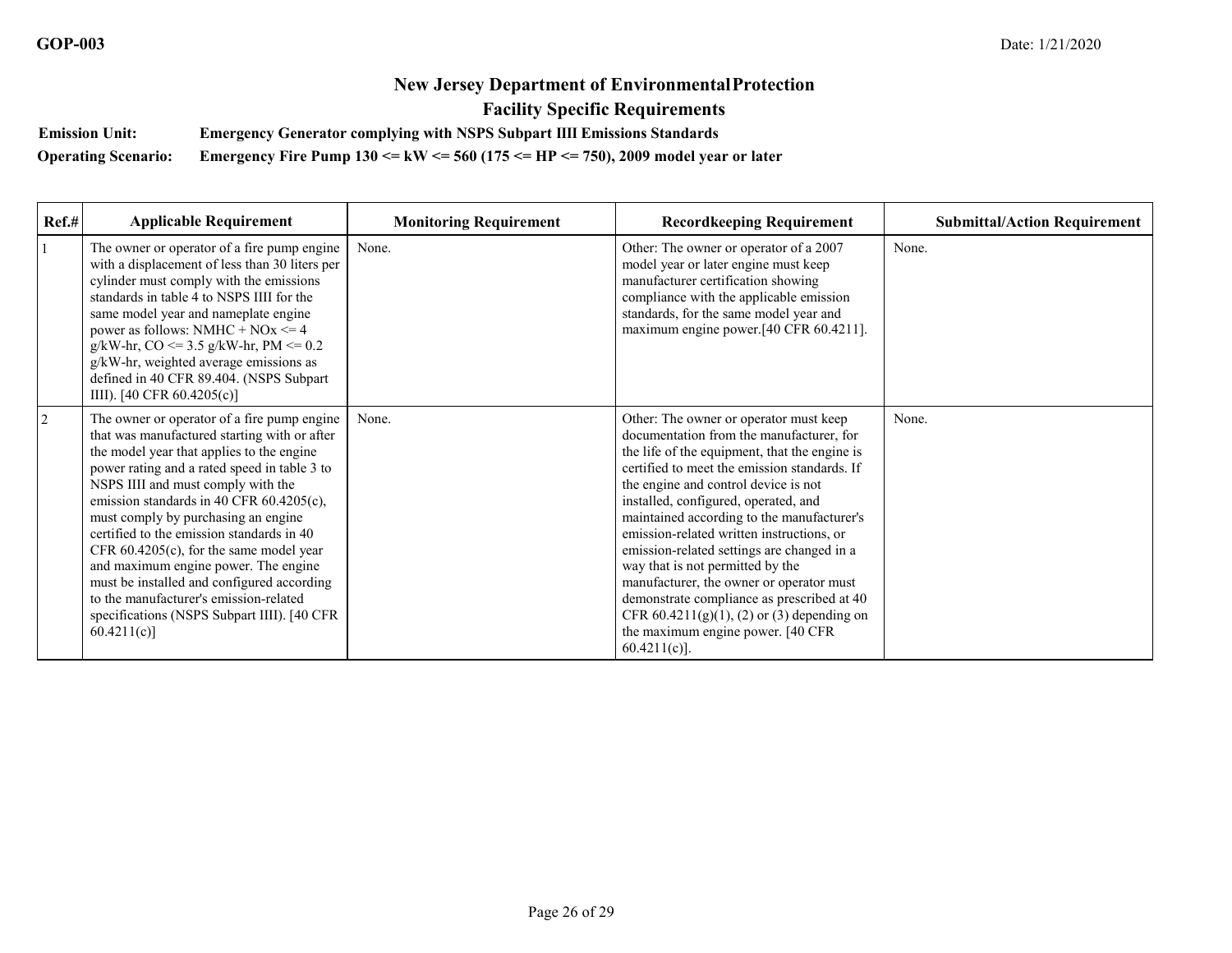| Ref.# | <b>Applicable Requirement</b>                                                                                                                                                                                                                                                                                                                                                                                                                                                                                                                                                                                                                                                                                                                                                                                                                                                                                                                    | <b>Monitoring Requirement</b> | <b>Recordkeeping Requirement</b>                                                                                                                                                                                                                                                                        | <b>Submittal/Action Requirement</b> |
|-------|--------------------------------------------------------------------------------------------------------------------------------------------------------------------------------------------------------------------------------------------------------------------------------------------------------------------------------------------------------------------------------------------------------------------------------------------------------------------------------------------------------------------------------------------------------------------------------------------------------------------------------------------------------------------------------------------------------------------------------------------------------------------------------------------------------------------------------------------------------------------------------------------------------------------------------------------------|-------------------------------|---------------------------------------------------------------------------------------------------------------------------------------------------------------------------------------------------------------------------------------------------------------------------------------------------------|-------------------------------------|
| 3     | The Permittee shall comply with the hourly<br>emission rates in Table 3 of the General<br>Operating Permit Registration Form for the<br>following air contaminants (NOx, VOC,<br>CO, SO2, TSP and PM-10), except for<br>emission rates that are below reporting<br>threshold of 0.05 lb/hr in Appendix to<br>N.J.A.C. 7:27-22. The hourly emission rates<br>are based on the information entered by the<br>Permittee in Table 2 of the Registration<br>Form, including maximum engine power<br>(kW); maximum engine power (HP);<br>maximum liquid fuel consumption<br>(gallons/hour); VOC, NOx, CO, TSP and<br>PM10 emissions $(g/HP-hr)$ ; and the annual<br>hours for normal testing and maintenance<br>(Hours/year). SO2 emissions are based on a<br>maximum allowable sulfur content in No. 2<br>fuel oil, diesel fuel or kerosene, of less than<br>or equal to 0.0015 percent (15 parts per<br>million) by weight. [N.J.A.C. 7:27-22.16(a)] | None.                         | Other: The Permittee shall keep the<br>completed Registration Form, showing the<br>hourly emission rates calculated as<br>prescribed on the Registration Form, for the<br>duration of the General Operating Permit<br>and make it available to the Department<br>upon request.[N.J.A.C. 7:27-22.16(o)]. | None.                               |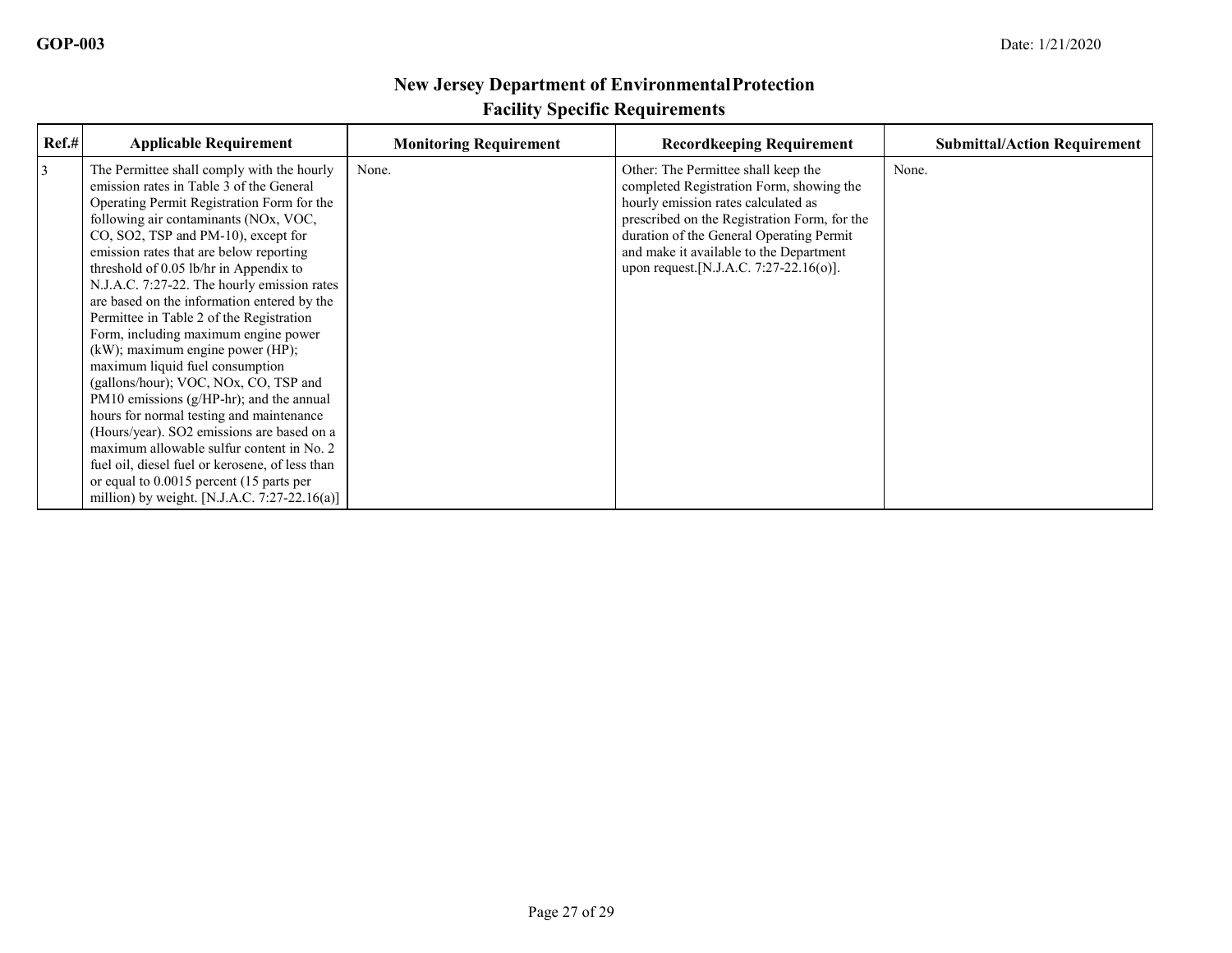**Emission Unit: EmergencyGenerator complyingwithNSPSSubpartIIIIEmissions Standards** 

**Operating Scenario: Emergency Fire Pump kW > 560 ( HP > 750), 2008 model year or later**

| $Ref.$ #       | <b>Applicable Requirement</b>                                                                                                                                                                                                                                                                                                                                                                                                                                                                                                                                                                             | <b>Monitoring Requirement</b> | <b>Recordkeeping Requirement</b>                                                                                                                                                                                                                                                                                                                                                                                                                                                                                                                                                                                                                    | <b>Submittal/Action Requirement</b> |
|----------------|-----------------------------------------------------------------------------------------------------------------------------------------------------------------------------------------------------------------------------------------------------------------------------------------------------------------------------------------------------------------------------------------------------------------------------------------------------------------------------------------------------------------------------------------------------------------------------------------------------------|-------------------------------|-----------------------------------------------------------------------------------------------------------------------------------------------------------------------------------------------------------------------------------------------------------------------------------------------------------------------------------------------------------------------------------------------------------------------------------------------------------------------------------------------------------------------------------------------------------------------------------------------------------------------------------------------------|-------------------------------------|
|                | The owner or operator of a fire pump engine<br>with a displacement of less than 30 liters per<br>cylinder must comply with the emissions<br>standards in table 4 to NSPS IIII for the<br>same model year and nameplate engine<br>power as follows: NMHC + $NOx \le 6.4$<br>$g/kW-hr$ , CO <= 3.5 $g/kW-hr$ , PM <= 0.2<br>g/kW-hr, weighted average emissions as<br>defined in 40 CFR 89.404. (NSPS Subpart<br>IIII). [40 CFR $60.4205(c)$ ]                                                                                                                                                              | None.                         | Other: The owner or operator of a 2007<br>model year or later engine must keep<br>manufacturer certification showing<br>compliance with the applicable emission<br>standards, for the same model year and<br>maximum engine power.[40 CFR 60.4211].                                                                                                                                                                                                                                                                                                                                                                                                 | None.                               |
| $\overline{2}$ | The owner or operator of a fire pump engine<br>that was manufactured starting with or after<br>the model year that applies to the engine<br>power rating and a rated speed in table 3 to<br>NSPS IIII and must comply with the<br>emission standards in 40 CFR 60.4205(c),<br>must comply by purchasing an engine<br>certified to the emission standards in 40<br>CFR $60.4205(c)$ , for the same model year<br>and maximum engine power. The engine<br>must be installed and configured according<br>to the manufacturer's emission-related<br>specifications (NSPS Subpart IIII). [40 CFR<br>60.4211(c) | None.                         | Other: The owner or operator must keep<br>documentation from the manufacturer, for<br>the life of the equipment, that the engine is<br>certified to meet the emission standards. If<br>the engine and control device is not<br>installed, configured, operated, and<br>maintained according to the manufacturer's<br>emission-related written instructions, or<br>emission-related settings are changed in a<br>way that is not permitted by the<br>manufacturer, the owner or operator must<br>demonstrate compliance as prescribed at 40<br>CFR $60.4211(g)(1)$ , (2) or (3) depending on<br>the maximum engine power. [40 CFR<br>$60.4211(c)$ ]. | None.                               |